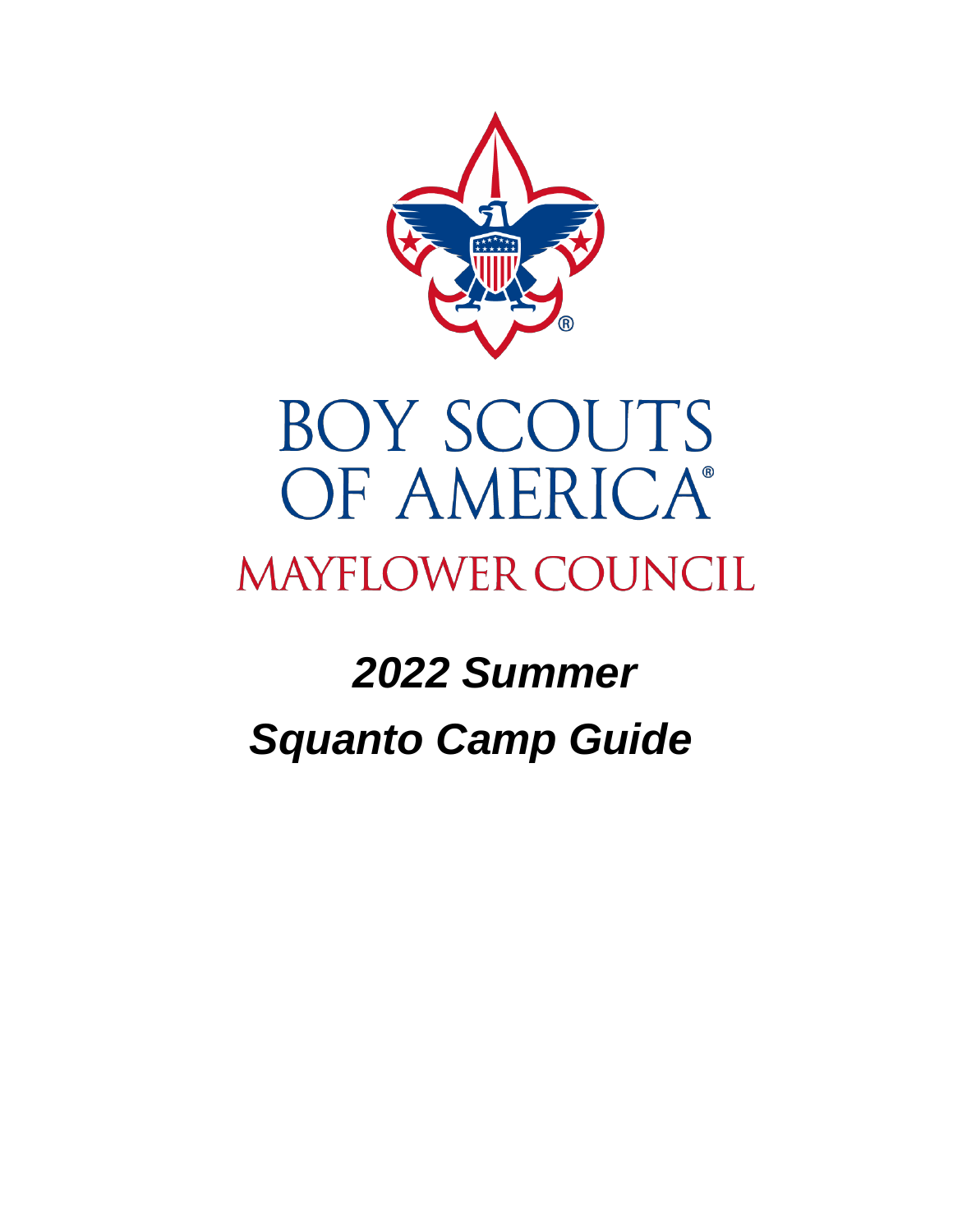# **TABLE OF CONTENTS**

| A)  | <b>Summer Camp</b>         |    |
|-----|----------------------------|----|
| 1)  | <b>Guidelines</b>          | 10 |
| 2)  | <b>Contact Information</b> | 11 |
| 3)  | Scoutmaster/SPL            | 11 |
| 4)  | Camp Arrival & First Day   | 12 |
| 5)  | Leadership                 | 14 |
| 6)  | Advancement                | 18 |
| 7)  | <b>Camper Safety</b>       | 19 |
| 8)  | Emergencies at Camp        | 20 |
| 9)  | Counselor in Training      | 21 |
| 10) | Safety & Sanitation        | 22 |
| 11) | <b>Outdoor Fire Policy</b> | 22 |
| 12) | <b>Fuel Storage</b>        | 23 |
| 13) | <b>Outdoor Safety</b>      | 24 |
| 14) | <b>Waterfront Policies</b> | 24 |
| 15) | Health & Medical           | 26 |
| 16) | Order of the Arrow         | 28 |
| 17) | Magee Theme Night          | 31 |
| 18) | Merit Badge list           | 32 |

## **B) Summer Camp Forms**

| <b>Leader Checklist</b>        | 57 |
|--------------------------------|----|
| <b>Camp Checklist</b>          | 58 |
| Scout Release Form             | 60 |
| <b>Special Dietary Request</b> | 69 |
| <b>Brick Paver Program</b>     | 71 |
| Shadow Box Program             | 73 |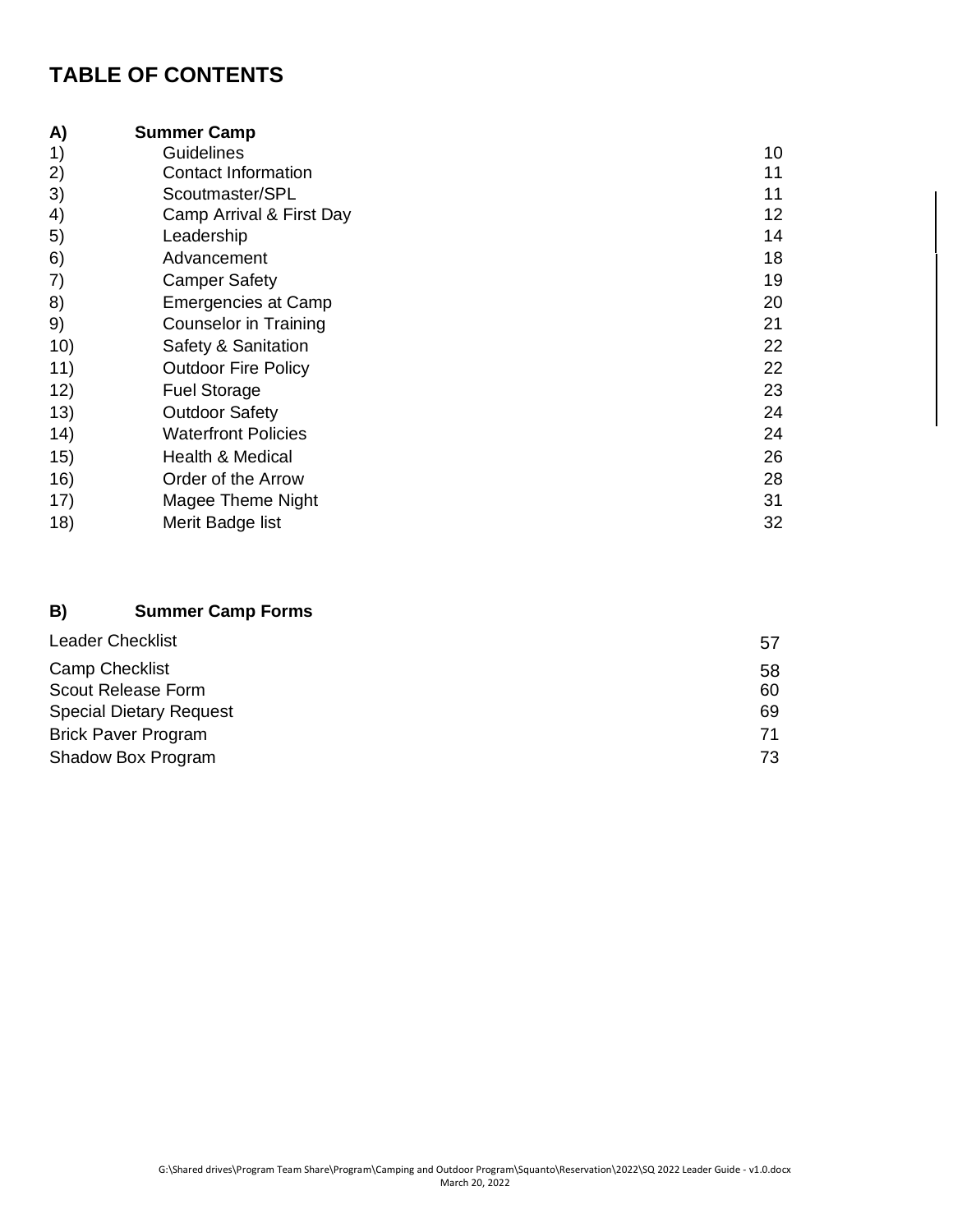#### **MAYFLOWER BSA RESIDENT CAMP SQUANTO OVERVIEW**



*Resident Camp is a fun week-long overnight camping experience for Scouts BSA that provides those who attend an exciting program of education, adventure and purpose. It is an excellent environment to promote character, citizenship, and fitness as well as meet other Scouts, earn merit badges or take advantage of advancement opportunities.*

*At Camp Squanto, it is our mission to provide a safe, educational, and exciting week-long program for all members of Scouts BSA looking for an adventure. We take pride in our camp, keeping it clean and filled with the Scouting Spirit. The hard working, lively, and helpful attitude of our staff means our program is always stimulating, unique, and catered to the needs of all Scouts who attend.*

*We offer a host of merit badges and activities, including aquatics, handicraft, life & sciences, nature, scoutcraft, and shooting sports. Advancement opportunities are plenty, but we offer a program that is so much more. A week at Camp Squanto gives Scouts not only an opportunity to learn, but to have fun, meet other Scouts, and experience the great outdoors. From our waterfront on Fawn Pond to our five-mile nature trail, there is much to enjoy, especially*  when surrounded by our vibrant staff. Our camp is open to all registered youth members of the Boy Scouts of *America without regard to race, color, creed or financial status.* 

*So please join us this summer for an adventure of a lifetime. Whether you enjoy paddling a canoe across a crystalclear pond, listening to bugle sounds as Old Glory climbs to the top of the flagpole, reelin' in a bass, landing a bullseye at the archery range, eating a delicious Dutch oven dessert, stretching for the next rock on the climbing wall,*  laughing around the campfire, or taking a leisurely stroll along our hiking trails, there is much to enjoy when camping *with Mayflower Council, especially when surrounded by our vibrant staff and the great outdoors. We hope you enjoy being a part of the Spirit of Squanto.*

## **2022 Scouts BSA Resident Camp Dates**

- $\bullet$  July 10th  $-$  July 16th
- July 17th July 23rd
- July 24th July 30th
- July 31st August 6th
- $\bullet$  August 7th August 13th

## **Camping Rates (Per Camper)**

**BSA Scout- \$460 if paid in full by 3/31/2022 (regular price \$510)**

**Second week or sibling (first sibling is full price, second receives a discount)- \$375 if paid in full by 3/31/2022 (regular price \$425)**

# **Troop Camping Registration**

**Please contact your troop to register. if attending with your troop. Troop leaders will need to use their individual login information to register all youth and adult participants, sign up for camp activities and make payments.**

- **Registration for troop camping opens 9/13/2021**
- **Merit Badge selection opens TBD**

● **Registering a troop for resident camp consist of two steps: campsite reservation and camper registration. Campsite reservations require a \$250 deposit and can be made by leaders up to a year in advance.**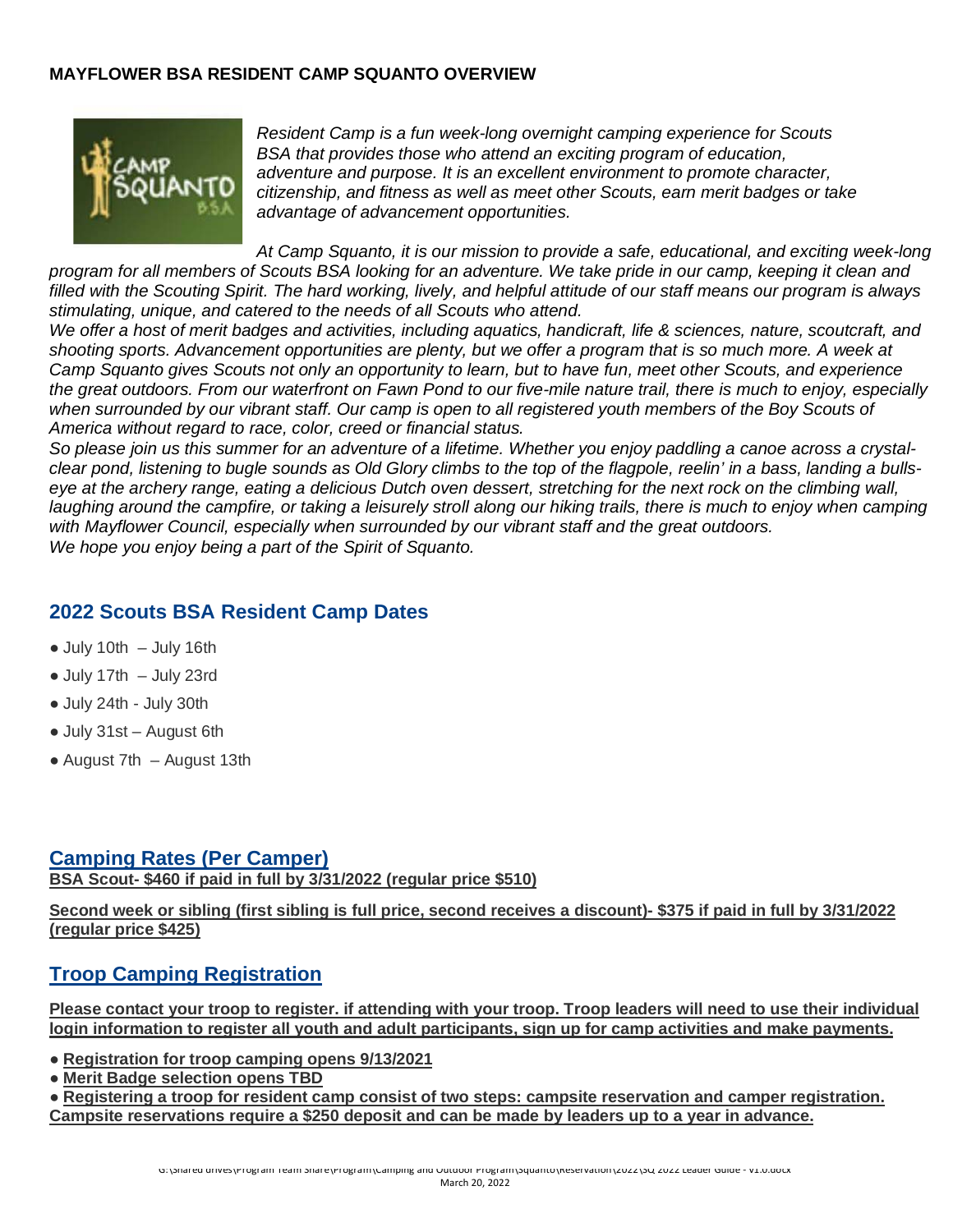# **Provisional Camper**

**Those attending without their troop or for an additional week, in addition to the troop week, should register as a provisional camper.**

#### **Refund Policy:**

Refunds will be issued through May 30, 2022. After June 1, 2021, refunds will be issued for medical reasons only. There is a non-refundable administration fee of \$50 for each registered program or session applied to all cancellations, regardless of date or reason. All summer camp refund requests must be made no later than August 20, 2021 using the online form located on our website. No summer camp refund requests will be processed after August 20, 2021. Campsite deposits are non-refundable

Hunter-The verbiage above has been changed with reasonable approximations for the dates and costs. Can you confirm them before submission for print.

# **A. MAYFLOWER COUNCIL BSA SUMMER CAMP GUIDELINES**

*The Camps administrative staff work year-round to ensure the program provided during your week at camp is the best experience possible.* 

**PLEASE READ CAREFULLY.** These rules and regulations are implemented to assure proper conduct at our Council camps, to keep Mayflower Camps in good condition, and to ensure the safety of all that use the facilities. We appreciate your decision to camp with us and we hope you have a great time. The Mayflower Council BSA follows the Guide to Safe Scouting, a copy of which can be located at scouting.org.

#### **1. THE PURPOSE OF SUMMER CAMP**

The purpose of good Scouting and Scout camping is to train boys and girls in good character, vital citizenship, and personal fitness. The objectives of the Camp Staff and of the camp program are to serve the needs of the troop and the Scouts. In outdoor Scouting activities, simple skills of camp craft, woodcraft, aquatics, personal fitness, and living in a democratic society are at a premium. They are important because:

- **EXEC** Learning skills and advancing bring self-confidence.
- **■** Solving immediate camping problems brings self-reliance.
- **2** Vigorous outdoor exercise promotes personal fitness.
- Knowing what to do and doing it promotes personal initiative.
- Making group decisions and implementing them develop cooperation.
- Facing certain hardships with other Scouts makes life-long friends.
- **Experiencing nature develops outdoor appreciation and spiritual awareness.**

At Mayflower Camps, we intend to reproduce and strengthen the processes by which a troop ideally operates when it is in its home community. We do not intend to replace the Scoutmaster, the Troop Leader's Council, or the Leadership Corps but, rather, to work with them and through them in determining the needs of individual troops and of the Scouts in them.

Camp will be more than out-of-doors; it will bring an intense and vital training session for the troops that come and for the boys and girls they bring. It is a vital part of the Scouting program and will endeavor to build Scouts and troops by supplying them with the challenges, opportunities, and rewards of Scouting, in an intensive and reinforcing way. This, in turn, assists the Scouts and troops to continue to determine their own program and effectively operate through their own leadership.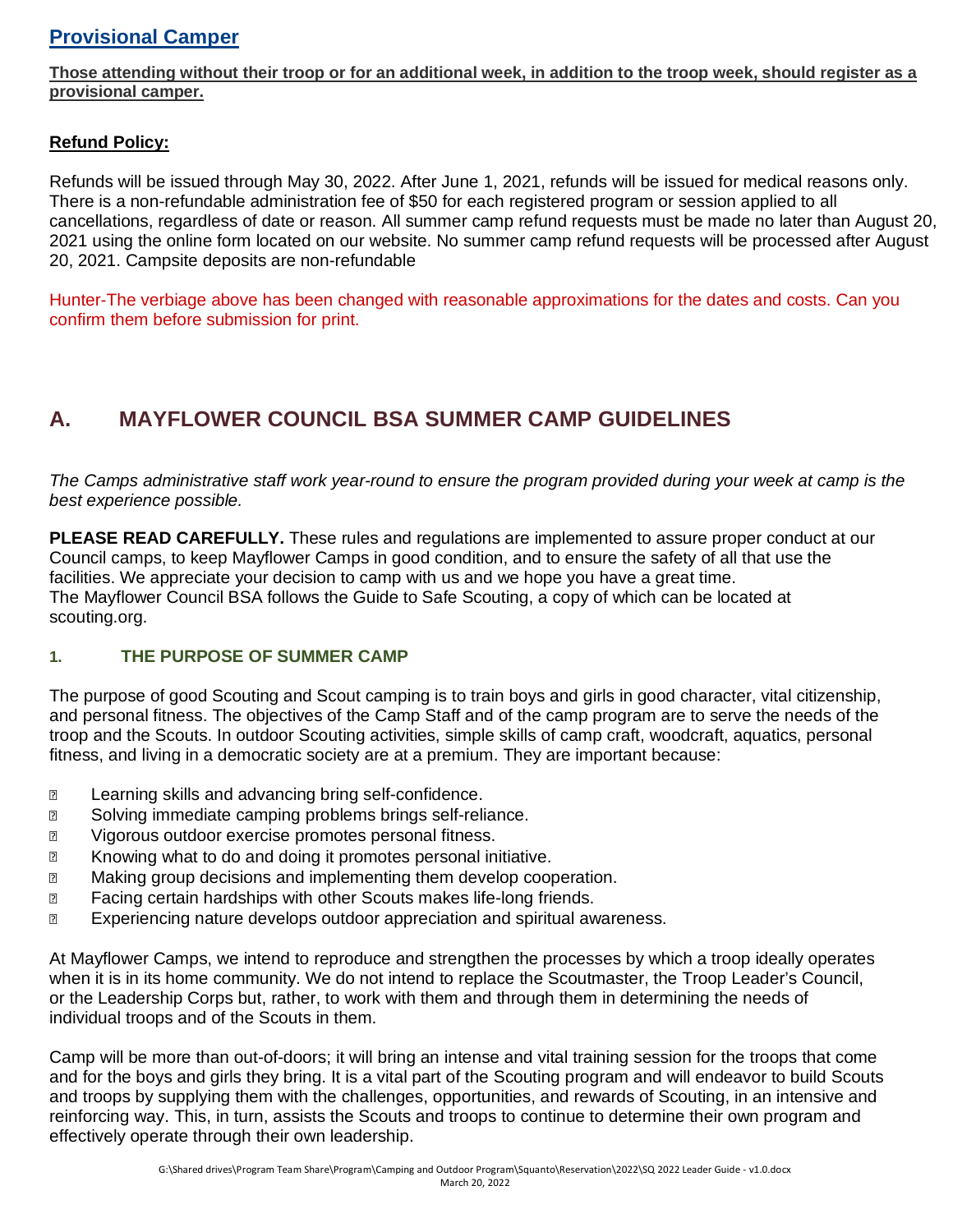Rules for acceptance and participation in all sessions of this camp are the same for everyone, without regard to race, color, or national origin.

### **2. CONTACT INFORMATION**

Camps Nobscot, Resolute and Squanto are owned and operated by the Mayflower Council, Boy Scouts of America. All questions, concerns, and payments will be handled by the Mayflower Council service center located at: 83 Cedar St. Milford, MA 01757. Phone: 508-872-6551 Fax: 508-872-9092. The Mayflower BSA camps comply with regulations of the Massachusetts Department of Public Health and are licensed by the local boards of health.

Parents should send mail early in the week or even the end of the prior week to make sure it arrives in camp before the Scout's departure**.**

#### **SQUANTO MAIL & PHONE**

Mail: Name of Scout, Troop# & Campsite PO Box 931 S. Carver, MA 02366 Phone: (508) 224-2010 FAX: (508) 224-9444 (Street address For GPS and large packages: 200 Cuttersfield Road, Plymouth, MA 02360)

#### **3. SCOUTMASTER/SENIOR PATROL LEADER PRE-CAMP PLANNING**

#### **Kick Off Meeting:**

Sunday March 20, 2022 7pm Zoom. Recorded Link:

[2022 Mayflower Council Summer Camp Kickoff](https://www.youtube.com/watch?v=CEAM1S_wP_M)

#### Pre-Camp Meeting

The Monday evening before you leave for camp there is a meeting at Squanto for the Scoutmaster and Senior Patrol Leader to get an overview of camp in 2022 and to assist you in programming before you arrive in camp. When you arrive please check in at the camp office. Dinner is served at 6:00 pm and the meeting will start at 7:00 pm in the Reynolds Room. Any last minute administrative instructions and details will be given to you at this time. It is very important that all troops have at least one representative at this planning session .

During the planning session you should expect:

● An explanation and discussion of camp and Troop administrative policies including the merit badge enrollment and change process.

● An explanation and discussion of program activities and Troop advancement opportunities during your week at camp.

● A round-robin with area directors to schedule your true program for the coming week area directors have the responsibility of ensuring equal afternoon program opportunities for each troop they reserve the right to restrict your scheduling until all units have visited them.

• An update on program changes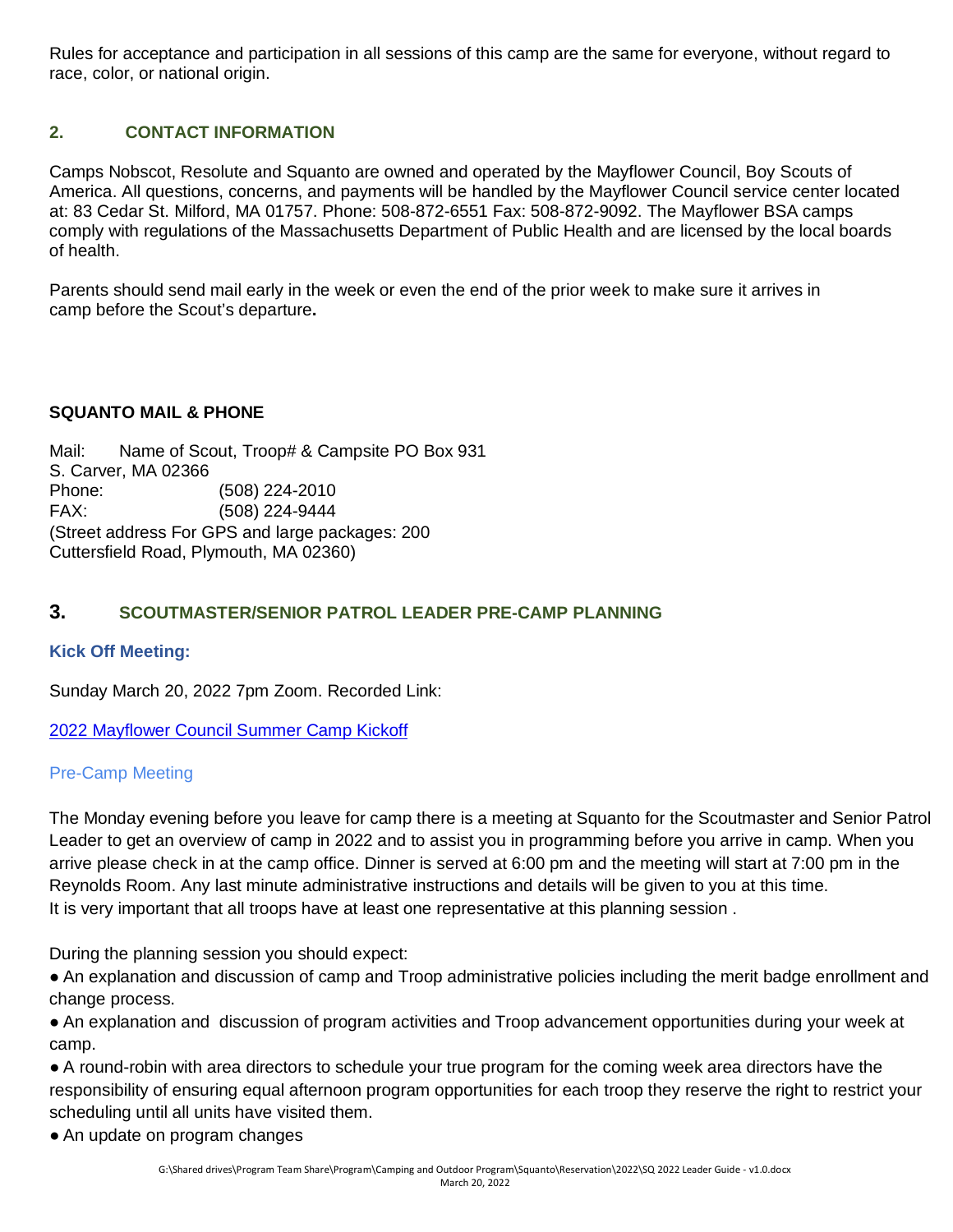#### **4. CAMP ARRIVAL & FIRST DAY**

#### **Once at camp**

*CAMP SQUANTO:*: Troops will be given an assigned time of arrival at the Monday meeting between 1 p.m. and 3:30 p.m. Scouts and gear will be dropped at labeled campsite markers in the parking lot.

• The camp gates will be open from 9 a.m. to 11 a.m. to allow trailers and gear to be brought into the campsite. At 11 a.m. the gates are closed and locked and any vehicles we'll have to stay in the site until the end of the day for safety reasons.

- Staff is not available to assist leaders until 1 p.m.
- Leaders we'll meet troops at the assigned campsite marker at their designated time.

● When the entire troop has arrived the leader will proceed to the Welcome Lodge porch to check in and receive wristbands.

● A staff member acting as your site host will accompany the troop to the dining hall for medication drop off and food allergy discussion, and then to the waterfront for swim tests and or safety talk. Swim test information is included below.

● After the waterfront The Troop will proceed to his campsite with the site host for campsite inspection and to account for existence and condition of campsite equipment.

● Lunch is not served so we advise campers and parents to eat before arrival at camp. The Trading Post will be open for light refreshments and snacks.

● All groups are responsible for any and all damage done to camp property during their stay.

#### *Camp orientation:*

Staff will offer orientation sessions once your troop has been checked into camp. These sessions can include rules of the camp, an overview of the facility and daily schedules.

#### *Swim tests:*

At the start of the camp week, we are required by the BSA to test every camper for swimming ability.You keep records on those tests for campers returning for multiple weeks we encourage all campers to test to the highest ability with which they are comfortable and we do provide instructional swimming during the week. Everyone in Camp is required to receive the safety talk, be fitted for a lifejacket, and to receive their buddy tag at the waterfront on day one. Campers may take a swim test prior to Camp if done in a similar body of water and administered by a pre-approved instructor.

#### *Troop meeting:*

When the troop has returned to the campsite, we suggest you hold a troop meeting to discuss items which you feel are of importance to your campers. the camp strongly recommend that you include these issues in your meeting :

- Sunday schedule
- Daily schedule and routine
- Campsite cleaning
- Health and safety rules
- Importance of a clean Camp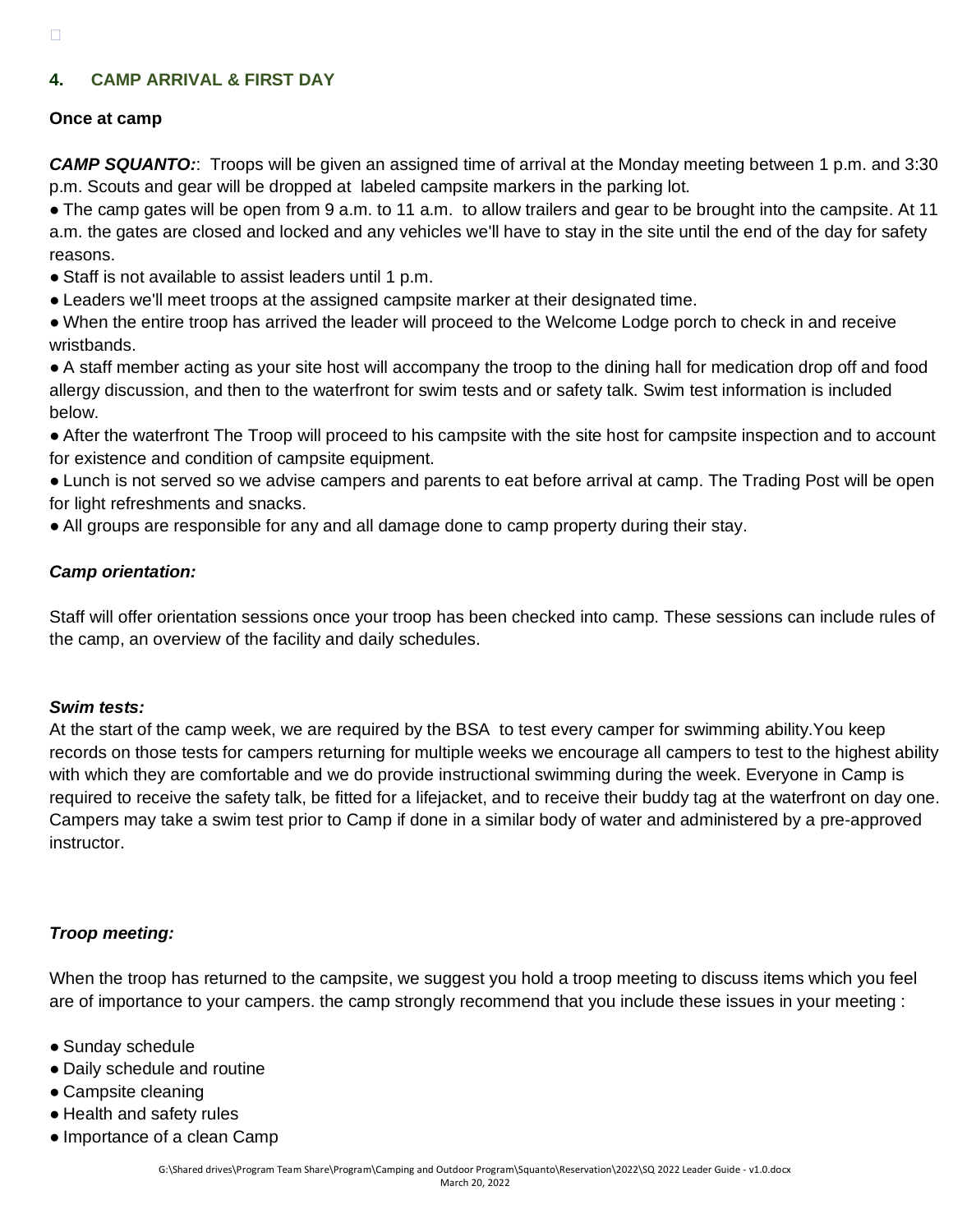- Use of the buddy system at all times
- Dining hall procedures manners in food serving
- Your personal and Troop expectations of your unit members
- Emergency procedures
- Early morning, Siesta, and lights out are "quiet time" in camp
- Encourage your Scouts to talk with the Camp staff to get to know them or if they have any concerns
- The Scout Law is the law of the camp

● The availability of the provisional troop camping for Scouts who want to stay at Camp after your troops scheduled stay or who might wish to come back for another week.

#### $\Box$

**n** All groups are restricted to their assigned site/building those assigned by the Camp. No one should be in another troop's site without permission.

**EXECUTE:** Adults from your group should check your site regularly for cleanliness, possible damage or other concerns.

**Do not move equipment of any kind into or out of any site/building. Should you require** assistance, please request the help of the camp staff.

**If is expected that all facilities used will be cleaned before departure.** 

#### *Vehicles:*

Vehicles must be kept in the main parking lot, no vehicles are allowed at the campsites. Anyone with physical limitations which may require a vehicle for transport are required to notify the camp director in writing 1 week prior to arrival. Camp Squanto will have Camp trucks to help transport unit gear to their sites during check-in on Sunday.

#### *Paperwork:*

- All medical forms and authorization forms will be submitted in advance of camp through CampDoc.
- Please provide **three** copies of a unit roster to be verified and signed off on at camp.
- All balances should be paid in advance of camp.
- Be aware and be prepared to discuss special accommodation requests with the Camp Director and Health Officer.

#### *Miscellaneous:*

● All groups are restricted to their assigned sites building only. No one should be in another troop site without permission.

- Adults from your group should check your site regularly for cleanliness, possible damage, or other concerns
- Do not move equipment of any kind in or out of any site or building should you require assistance please request the help of the Camp staff.
- It is expected that all facilities used will be cleaned before departure.

#### *Visiting:*

Family and friends are welcome during check in on Sundays. They may tour the camp and take advantage of our Trading Post and family picnic areas. All visitors are required to sign in at the camp office and will receive a visitor identification that must be worn while in Camp.

*Pets:*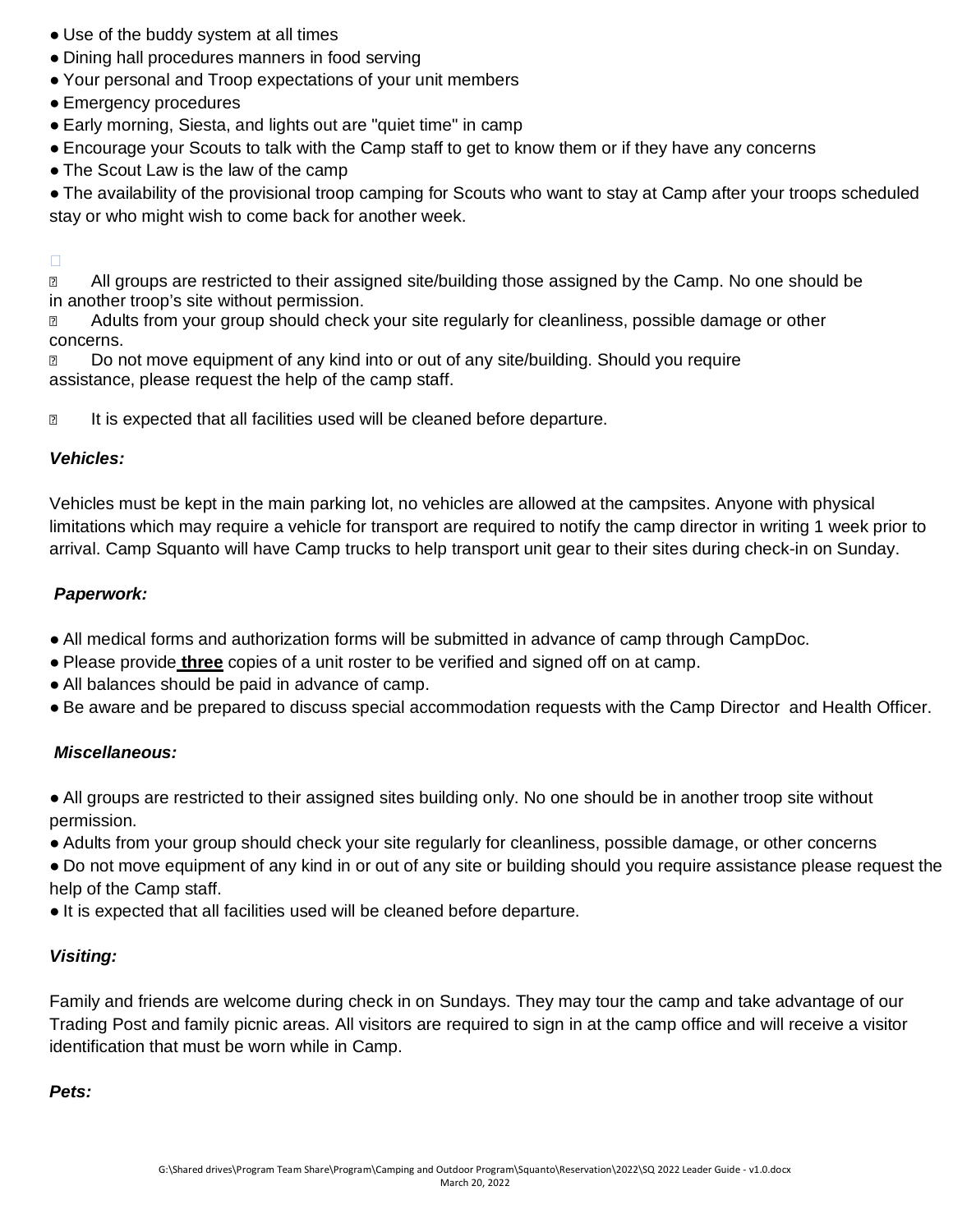Please remind parents and leaders that they cannot bring pets to visit or stay at camp. This is especially important during check-in and check out. The parking lot is crowded with many people and vehicles and pets cannot be out of the vehicles.

## **5. LEADERSHIP**

**2** All adults are expected to conduct themselves in accordance with the SCOUT OATH and LAW.

**Z** A minimum of two registered adult leaders 21 years of age or older, are required to accompany each troop. National BSA policy requires that male and female campers have segregated sleeping arrangements. Female troops must have at least 1 registered adult female leader 21 years old or older.

 All units are required to meet standards of the Guide to Safe Scouting in regard to age/supervision/guidelines for Scout BSA camping. Go to scouting.org for more information. Groups arriving with only one leader will not be permitted to remain in camp.

 Please review these rules and regulations with all the members in your group. **All leaders** must meet the BSA leader requirements, including current adult membership, Youth Protection Training, the new criminal background check, a SORI and a **camp** CORI (this is different than the membership CORI) report done by the Mayflower Council. CORI reports are only done by authorized personnel as outlined by the State of Massachusetts. Please be aware that all adults serving in a supervisory capacity in camp **MUST** have a current YPT and a camp CORI & SORI done even if they are not staying overnight.

The Free Leader fee schedule is as follows:

| $1 - 8$   | campers | One free leader    |
|-----------|---------|--------------------|
| $9 - 16$  | campers | Two free leaders   |
| $17 - 24$ | campers | Three free leaders |
| $25 - 32$ | campers | Four free leaders  |
| $33 - 40$ | campers | Five free leaders  |
| 41 - 48   | campers | Six free leaders   |

The fee for all leaders beyond this schedule is \$100.00 per week. This helps to cover food and other expenses.

#### **Youth Protection Policy:**

**All adults** attending a Mayflower BSA Camp MUST have an up to date Youth Protection Training certificate. Mayflower BSA has a responsibility to provide a safe and healthy environment for all who camp there. Camp leaders and staff must be alert to several types of possible abuse: physical, emotional, sexual, and neglect.

If you suspect abuse of any kind, follow the BSA Youth Protection Policy. The Camp Director must be notified and given a report of any incidence of child abuse. The report must include as much supporting information as possible. The report is to be kept confidential. Tell only those who have a need to know. Above all, protect the dignity and privacy of the victim. Please refer to the BSA Safe Scouting Guide for additional information on this matter.

#### **Discipline:**

Campers attending our Camps are expected to maintain appropriate behavior at all times. Respect for all members of the camp community and camp facilities is expected at all times. All discipline shall have as its intent the modification of behavior to within acceptable parameters. Discipline shall be limited to counseling, close supervision/monitoring, and restriction from selected activities. At no time will discipline be administered by a staff member under 18 years of age unless the actions in question pose a safety hazard to the offender or another individual. Then action appropriate to remedy the situation may be employed. Discipline shall be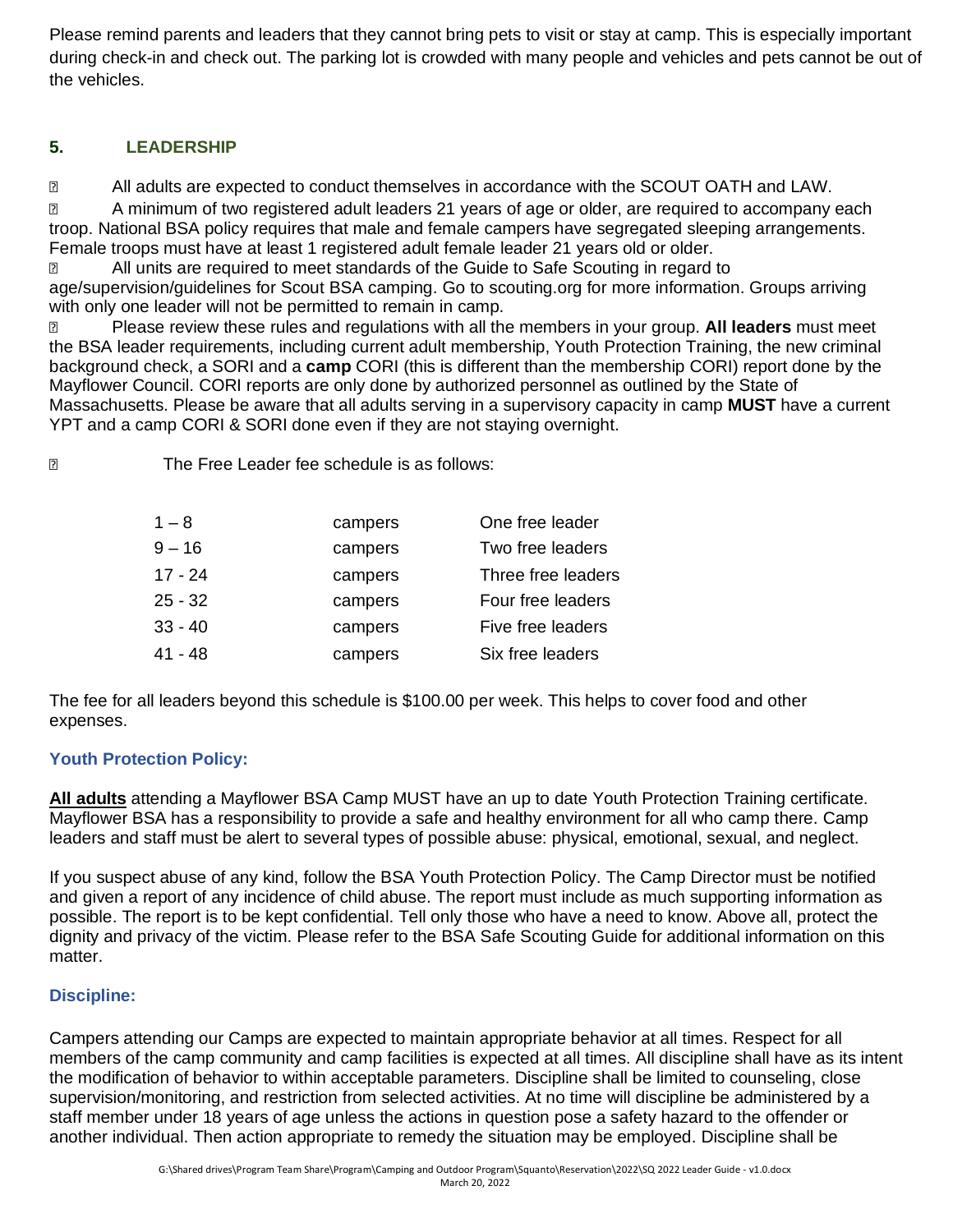constructive or educational in nature, and may include such measures as diversion, separation from problem situations, talking with the camper about the situation, or praise for appropriate behavior.

Prohibited Discipline:

- **■** Corporal punishment, including spanking, is prohibited.
- No camper shall be subjected to cruel or severe punishment, humiliation, or verbal abuse.
- No camper shall be denied food or shelter as a form of punishment.
- No child shall be punished for soiling, wetting or not using the toilet.

The Camp director reserves the right to dismiss a camper when, in the director's judgment, the camper's behavior interferes with the rights of others, prevents the smooth functioning of a group or activity, or violates the camp's principles of conduct.

#### **Bullying or Hazing:**

Hazing, Bullying or Pranks of any type are not permitted at Mayflower camps or anywhere in Scouting. Troops or individuals engaging in such activities may be asked to leave camp without the advantage of a refund.

#### **Strictly Prohibited Items:**

- Alcoholic beverages, marijuana or illegal substances
- **2** Fireworks
- **Pets of any kind**
- **2** Motorized bikes, four wheelers, bicycles, etc.
- **2** Sheath knives
- **Power equipment such as chainsaws, electric generators, etc.**
- **2** Aerosol cans OF ANY KIND
- **E** Harassment or "pranking" other groups

 Personal firearms or ammunition. Only camp-owned .22 caliber firearms and ammunition are permitted in camp. All personal bows and arrows must be checked at the camp office upon arrival.

- **D** Disturbing wildlife or their habitat
- **net all Cutting, digging, defacing or destroying trees or plants**
- **n** Littering A Scout is Clean!
- **Trenching or digging of holes.**
- **2** Carving of buildings or trees.
- **EXECUTE:** An adult must supervise ax and hatchet use. No double bit axes.

 Smoking, e-cigarettes, and personal vaporizers (vapes) are not allowed in any building, camp structure or on camp premises. Adults may smoke in approved smoking locations. Do not litter; take your butts with you! The National Council, BSA recommends NO SMOKING at any event with youth present. Any item deemed by camp leadership to be unsafe or used in an unsafe manner.

Possession and/or use of any of these items will result in dismissal from camp. A report may also be filed with the local police and fire officials.

#### *Technology:*

It is our hope that camp week will be as technology free as possible. Camp Administration will rely on individual scoutmasters and troop leaders to monitor and maintain cell phone usage. Please discourage campers from charging their technology in the dining hall as damage to the device is likely to occur. Camp Squanto has limited Wi-Fi access for leaders and adults who require it. Camp staff will arrange Wi-Fi coverage in the Reynolds room of the dining hall.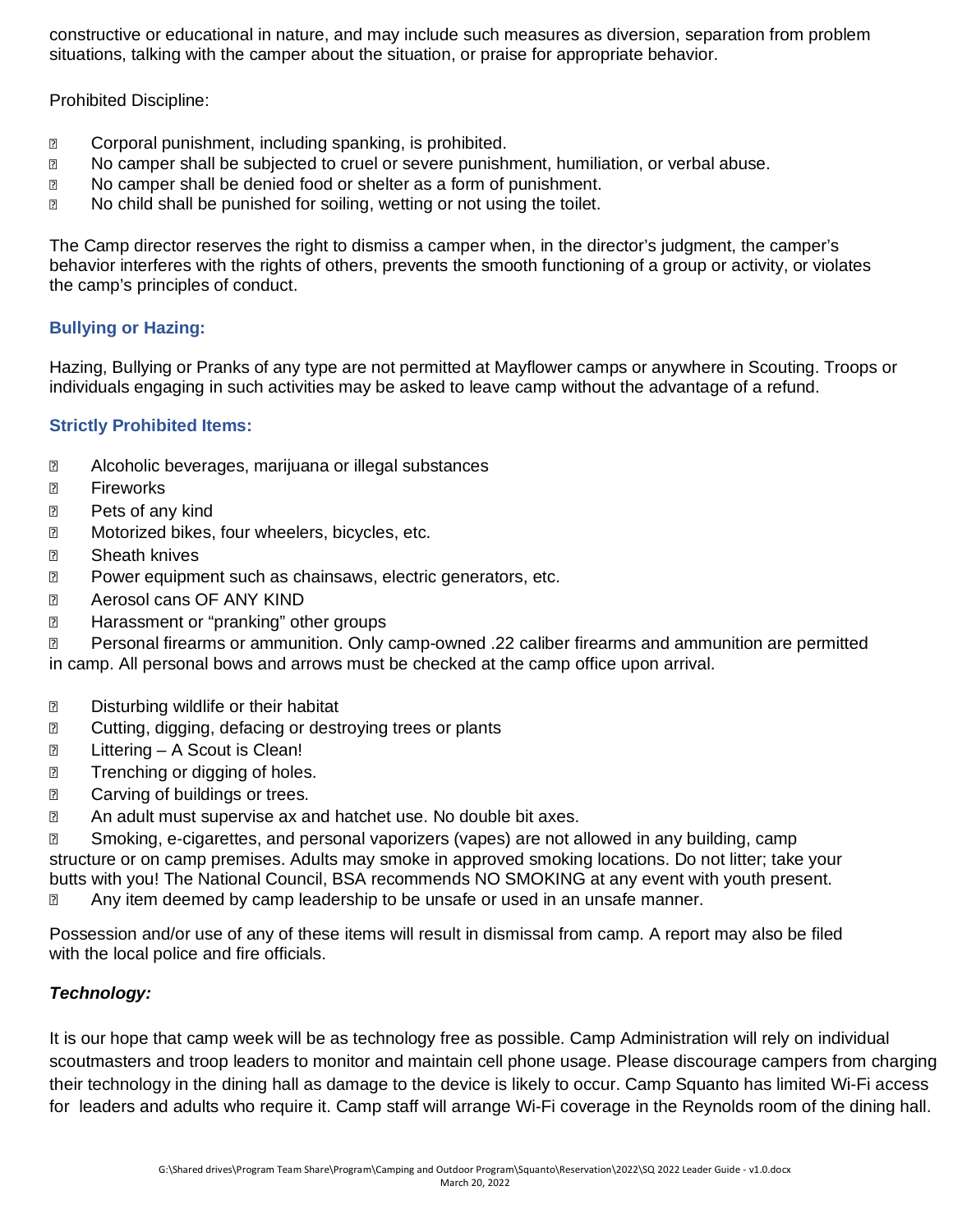Please do not share the Wi-Fi passwords given to you with the campers. If a merit badge class requires individual cell phone or technology usage you will be informed by the staff.

#### *Homesickness*:

One of the possible problems for Scouts attending Camp is homesickness, especially for younger Scouts at camp for the first time. Ask parents to help leaders by talking up the positive experiences campers will have rather than how much they will miss. Parents should explain that campers will make new friends, have an adventure, and personally accomplish new things. Calling home will probably increase homesickness but Camp Administration will rely on the knowledge and discretion of individual troop leaders.

#### *Food Service:*

Everyone at camp is served delicious, wholesome, well-balanced, cafeteria style meals in the dining hall. The dining hall and cafeteria style will be part of Camp orientation on the first day. Menus are approved by qualified dietitians. It is important that the Camp Director, Health Officer, and Chef know of any food restrictions. Notification can be made during the registration process.

#### **Special Accommodations:**

A leader must meet with the Camp Director and Health Officer if someone in their group has made a special accommodation request. Mayflower BSA website has a link for the special accommodation request form. This may include dietary requests, physical accommodations or electrical needs for medical reasons. Mayflower BSA attempts to meet reasonable accommodation requests, but there is no guarantee our facilities can accommodate all requests. All accommodation requests should also be noted on the individual's medical form.

#### **In camp advancement and training:**

Troops should feel welcome to use their campsite as a training area as well. Evening campfires can be valuable safety and fire building training opportunities. Similarly, scout skills (knife/ax/hatchet safety, tent set up, campsite orientation) can be reinforced and taught within the troop and campsite. This is an excellent opportunity for older scouts to teach using the EDGE method.

#### **Camp Store:**

Our camp stores are open most of the day except meals. You will find a wide variety of items including T-shirts, patches, mugs, merit badge pamphlets, craft kits, candy, snacks, and soda. This is not, however, a substitute for meals. Please advise scouts in advance that the trading post is for snacks, we strongly discourage the use of the Trading Post in place of meals.

#### **Troop Pictures:**

Your troop will have its picture taken by the camp photographer during your week at camp. The estimated cost per troop picture is \$13 (times and costs may vary by camp and photographer). Pictures are then presented at Saturday closing colors.

#### **Rainy Day Activities:**

Be prepared for the worst. Please make sure that your campers have adequate rain gear and warm clothes. Encourage them to bring cards, checkers, and other small games. Don't hesitate to bring your troop tarps.

#### **Uniforms:**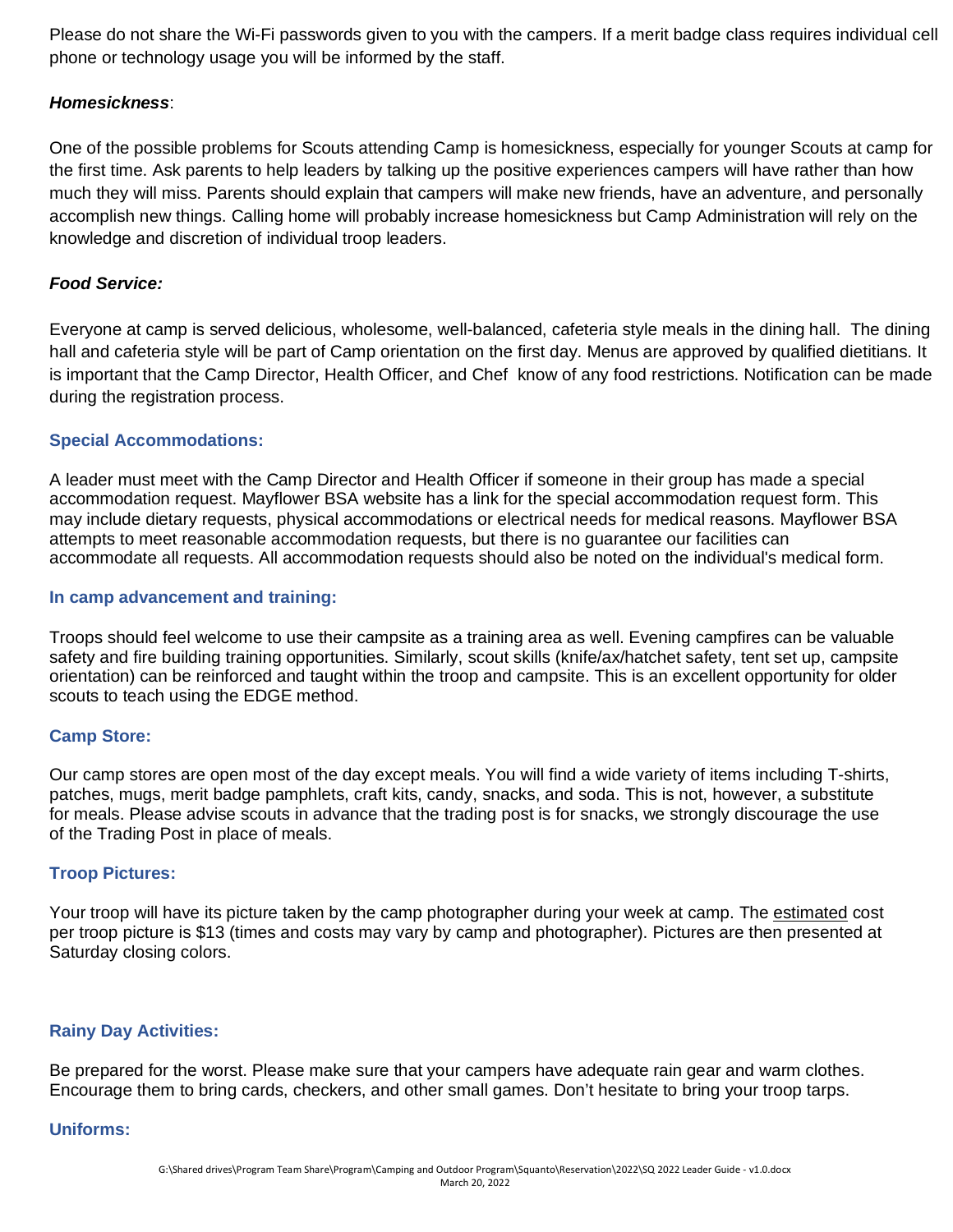Each Scout should plan to have at least one complete summer Class A uniform in camp. Uniforms are encouraged to be worn for the morning meals and are required for the evening meals, flag ceremonies, formal retreats and Troop photos. Comfortable clothes, appropriate footwear and a bathing suit (trunks for boys and one piece and/or tankini style for girls) should also be available for daily use and activities.

#### . **Buddy System:**

The National Boy Scouts of America require that all campers utilize the "buddy system". This requires that two or more campers stay together at all times, while at any of the Mayflower BSA camps. No camper should be wandering alone.

#### **Religious Services:**

A Scout is Reverent. All Scouts and leaders are encouraged to attend. Vespers will be held weekly at 5:15 pm at the pine grove on Wednesday. The camp memorial services will be held on Thursdays in the Memorial area. At that time, we honor those Scouts, and volunteers who have passed away.

#### **Colors and Retreat:**

Please refer to camp schedules for timing of these ceremonies. Be sure to bring your troop flag in order that campers may participate. No other flags should be flown with your troop's flag. Check each camp for times.

#### **Taps:**

Taps occurs each night at 10:00 pm, campers are expected to be in their sites and quiet at this time. A Scout that requires leaving the site for an emergency trip to the health lodge must be accompanied by an adult or camp staff member.

#### **Camperships:**

The Mayflower Council operates a campership fund to provide financial assistance to deserving campers who would otherwise not be able to afford attendance at its camps. As good stewards of the money generously donated to this fund by concerned individuals, foundations and others, the Mayflower Council acts in complete confidence and exercises careful judgement when awarding camperships. In order to give as many camperships as possible, it is the policy of the Mayflower Council not to give 100% camperships and to only give camperships for one week at camp. Each family is expected to share part of the expense of camp. The amount granted is made on the basis of need and availability of funds. To apply for a campership, a family must submit the application on our website no later than June 1, 2022. The committee will be meeting to distribute available funds on a rolling basis beginning in early spring.

The earlier an application is submitted, the better chance the applicant has of receiving assistance. Camperships are awarded based on need and first come, first serve or until funds are exhausted. There is no guarantee of campership awards and applications will not be accepted after June 1, 2022 or when funds are exhausted.

#### **Barefoot Walking:**

Being barefoot in camp is dangerous and therefore is not allowed. Scouts may only be without their shoes in the immediate waterfront area, camp showers and in their own tents.

#### **Clothes Lines:**

Please string clotheslines out of the way of foot traffic and hang something on them to indicate where they are. Tent outriggers are not to be used as clotheslines.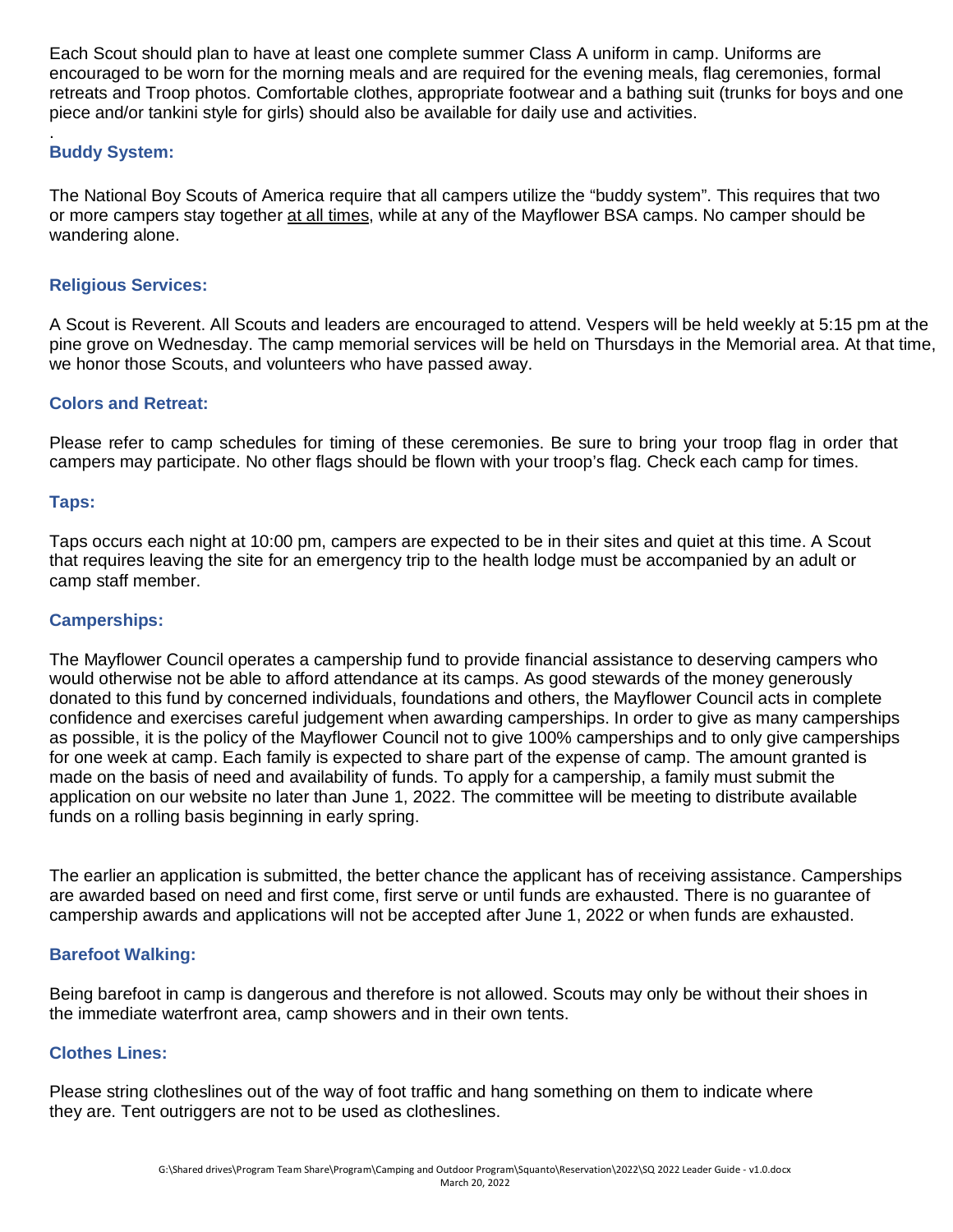#### **Garbage:**

Do not leave garbage in fire pits, or latrines. Do not bury any garbage or leave food scraps outside. Groups must take all garbage to available dumpsters identified by the camp staff. Tin, glass, or other harmful items must be disposed of in the dumpsters before leaving camp.

#### **6. ADVANCEMENT**

#### **Merit Badge Program:**

Every merit badge counselor in camp has gone through a week of training in his/her area. They are using the National Camp School Syllabus, or their own syllabus approved for use by the Assistant Camp Director Program and Camp Director. Occasionally, you as a leader may be of assistance to the merit badge counselor if it is in your area of expertise. We invite you to help (we're never one to refuse help!). Please see the Area Director of the merit badge if you feel you may be of assistance and are willing to lend a helping hand.

Each Scout will be challenged to pass their merit badges during their week at camp, however, we cannot guarantee that a Scout will complete the requirements. If you have a question as to why a Scout is not being signed off on a requirement, please see the merit badge counselor. If you are not satisfied, please see the Area Director or Program Director and we will meet and discuss the requirements. You will be notified of the resulting decision by the counselor at their earliest convenience. Any questions about the merit badge or its instruction should go through the following channels: merit badge counselor, Area Director, and Assistant Camp Director Program.

#### **MB Registration:**

Unit leaders are responsible for registering their Scouts for merit badge classes through the Council's registration system. At Camp you may make changes in your troop's program, based on availability. Please make all changes with the Area Directors. Don't hesitate to make changes if you feel they are in the best interest of your Scouts.

#### **Merit Badge Completion Records:**

All advancement will be in accordance with BSA National Standards. No substitutions are allowed and those not completing all the requirements will be given a partial. Staff members will not sign off on anything directly, but they will submit completion records to the Camp Administration. Electronic completion records are available for the troop leaders to run after camp ends. Please look them over and submit them to your advancement chair. **These are your troop's completion records; no physical blue cards will be distributed. It is important to run and verify your unit's report as soon as possible so we may speak with staff while they are still at camp**. There is no guarantee that researching discrepancies months after camp will be possible. Thank you in advance.

*New this year:* All badges completed by the scout can be purchased at the Trading Post for distribution by the troop leadership. We encourage this to be a Friday evening activity, after the closing bonfire and as a team builder. The cost will be the same as if purchased at the scout store.

#### **Merit Badge Classes Caps:**

Several merit badges have limits on the number of Scouts that can take them at one time. For the most part these caps are based on physical requirements of the badge or limitations of our staff. We do this to make sure that each Scout is getting the most out of their merit badge time. Class size will only be adjusted after review of the camp administration.

#### **Prerequisites:**

Many merit badges cannot be done in just one week. Some require work either before or after camp. Please be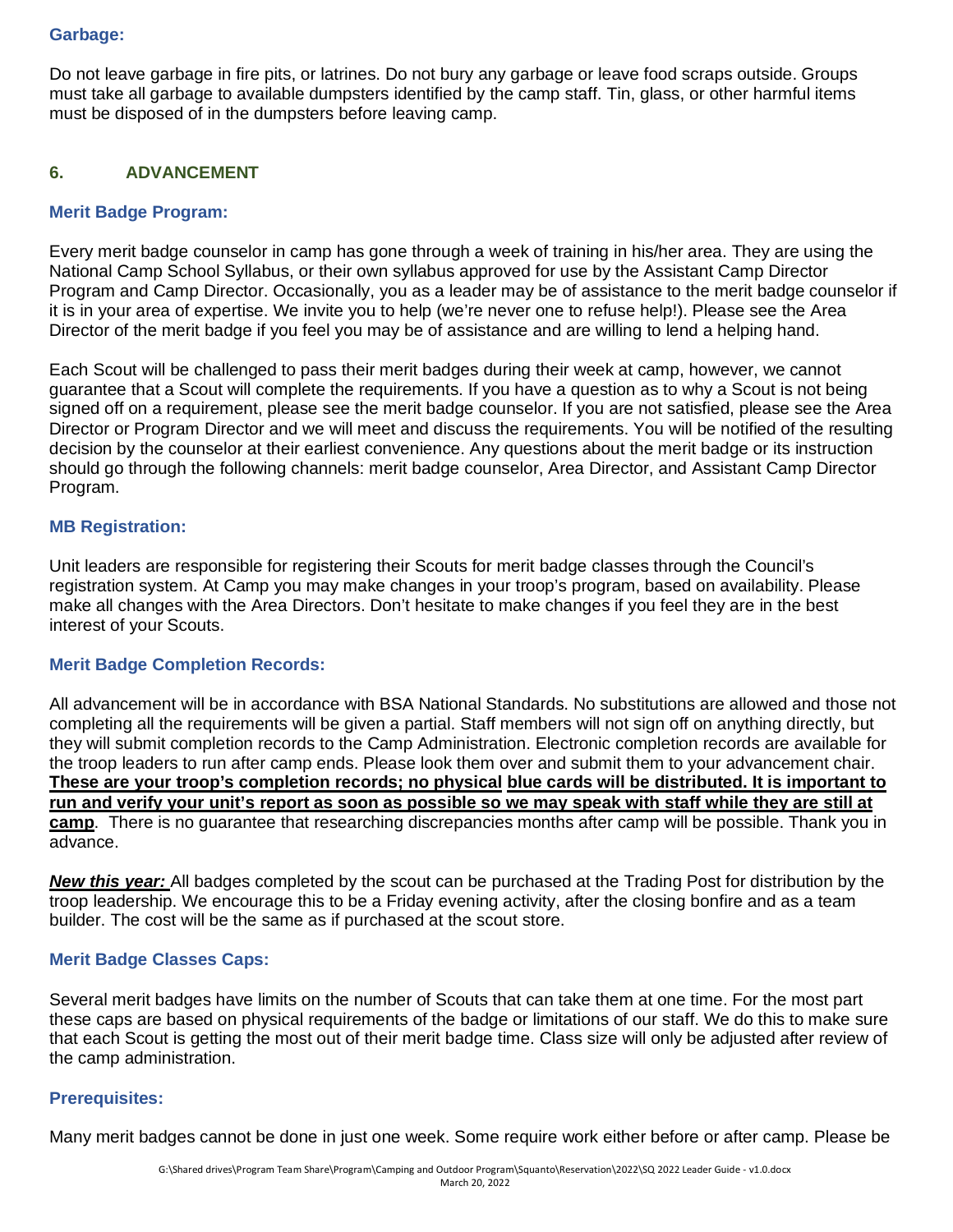sure to have the camper check over the list of prerequisites once they have selected their badges. It is very unlikely that if a camper does not do the pre-reqs, that they will be able to earn the merit badge during camp.

#### **CAMPER SAFETY**

The security and safety of the youth in our charge is an extremely heavy responsibility. We must ensure that they are protected from unauthorized and unwarranted exposures, at the same time providing the freedom that is so essential to their maturing process. With this as our goal the following procedures apply:

**2** At no time will youth be allowed alone beyond reasonable jurisdiction of staff members. When going from one area to another they shall travel in groups of no less than two.

**Z** All activities beyond parameters of the main camp will be furnished with means of communication to the Administration Building.

**Z** Campers will be released only to those individual(s) listed on the registration form or the Scoutmaster who will ensure responsibility for them.

#### **Intrusion of Unauthorized Person(s):**

Any Scout, leader, or staff member suspecting intrusion of an unauthorized person should report immediately to their leader or staff member of the area they are currently in. Leaders and staff should give a brief salutation, if possible, and direct them to sign-in at the administration office. Campers should not approach the individual under any circumstance. If the leader or staff are uneasy about approaching the individual or are given an inappropriate response, please notify the Camp Director or his/her designee immediately. The Camp Director shall assess the situation and ask the person to leave camp or notify the authorities if appropriate.

#### **Camper Release:**

Unit leaders are asked to inform the Camp Director in advance of any Scout who intends to leave camp during the week. A Release of Scout Form must be filled out.

The safety of our campers is a shared responsibility. Please ensure the Camp Director is informed of any situation which could result in a Scout being released to someone other than an authorized adult. Child custody disputes are especially sensitive and should be relayed to the Camp Director.

Before a Scout can leave camp, the adult escort must be identified by the unit leader. If the escort is not the Scout's parent, a letter from the parent authorizing release of the Scout is required. The adult taking a Scout out of camp must first sign-in at the administration building and be identified as an authorized person. When identity or authorization to pick up a Scout cannot be determined, the camper's family will be called to get authorization to release their child to the person at camp.

#### **Verification of "No Show":**

In the event of a no-show at check-in, the following process should be followed:

**If all the unit leader should verify why the Scout did not arrive at camp and inform the Camp Director.** 

**The Camp Director or Business Manager will call the Scout's family to verify the reason(s) of his/her** absence from camp.

**E** A note on the Troop's roster will be made stating: who the camp spoke with; the date; and the name of the camper.

If you know a Scout will not be going to camp, please bring a note from the parent whenever possible.

#### **Sign In and Out of Camp:**

Adult leaders arriving or departing from camp during the week are required to sign in and sign out using the in/out book in the camp office. During regular office hours the book will be located inside the camp administration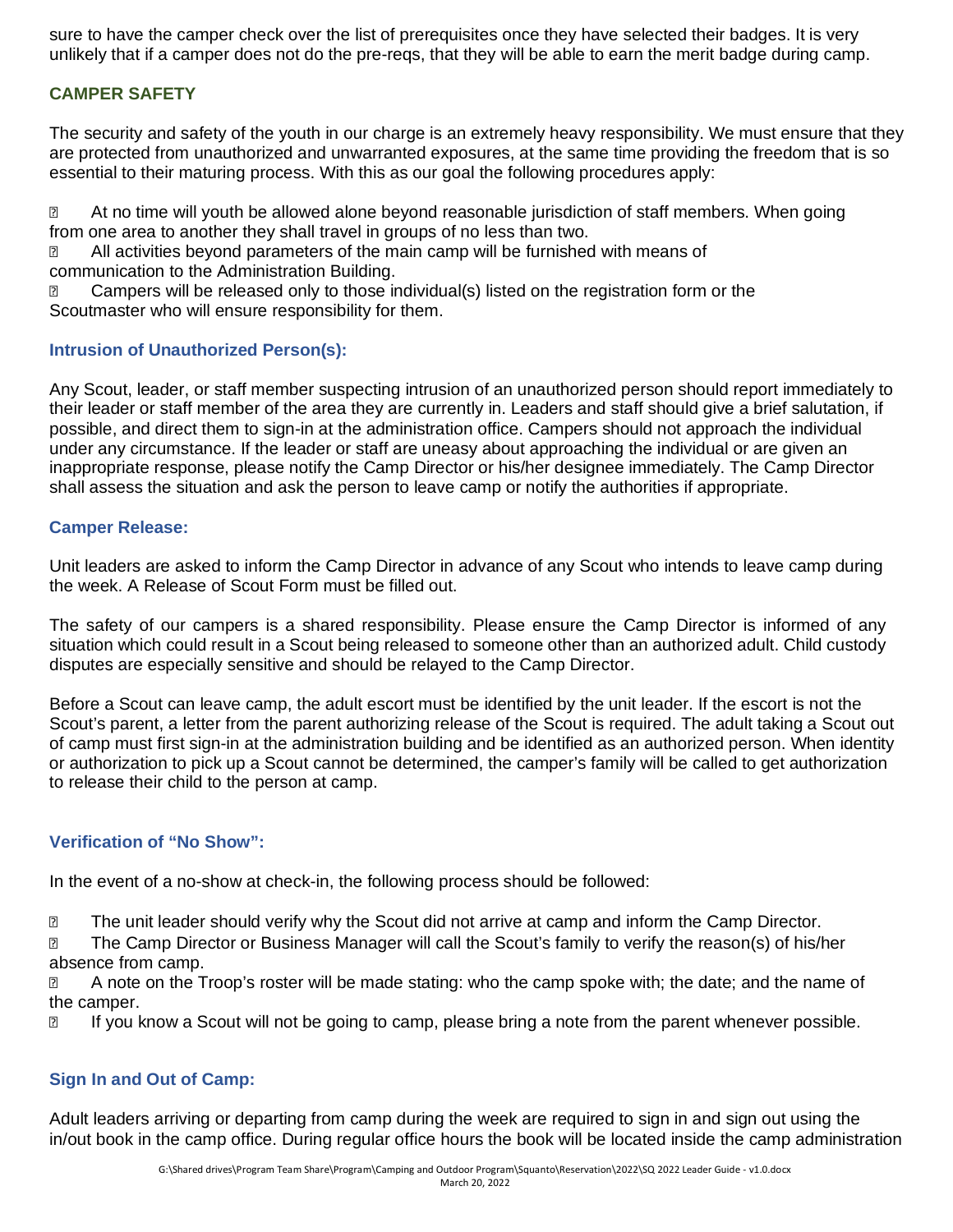building. Should an emergency situation occur, camp administration must know who is in camp at any time. Leaders leaving camp should make sure that proper coverage is provided during their absence by BSA authorized adults.

#### **Visitors in Camp:**

All visitors to camp must sign-in and sign-out at the administration building. Please remind all visitors to sign in immediately upon their arrival at camp and before proceeding to campsites or program areas. All visitors must clearly display the appropriate visitor pass.

#### **7. EMERGENCIES AT CAMP**

In case an emergency should arise within your group while in camp, Stay Calm, Act Quickly but Safely and notify the Camp Director/Staff IMMEDIATELY. Emergency plans will be reviewed in detail with each leader upon arrival. An emergency report must be filed with the camp staff before you depart camp. In the event of a home emergency and a parent wishes to contact his/her Scout at camp, they may do so by contacting the camp office. All Massachusetts General Law for Children's Camps and the policies of the BSA are in force whether listed within this guide or not. You may reference the Guide to Safe Scouting for answers to many common questions.

#### **PLEASE REVIEW THE EMERGENCY PROCEDURES WITH THE CAMP UPON ARRIVAL AS THESE MAY CHANGE**

#### **Emergency:**

In the event of an emergency, a siren will sound. Report any emergencies to the Camp Director, Staff and/or Health Officer immediately.

#### **Fire**:

Send two runners immediately to the camp office with the following information:

- **The location of the fire.**
- **The type of fire.**
- **2** The severity of the fire.
- **2** What type, if any, personal injury has occurred.

#### **Lost Swimmer**:

The waterfront will be cleared immediately. Some adults may be requested to assist. At the sound of the LBD (Lost Bathers Drill) alarm, all Scouts, and unit leaders will report to their campsite where attendance will be taken by the unit leader. The unit leader will notify the camp office immediately, by runner or cell phone, of any missing personnel. The camp office will continue the LBD alarm until such time as the missing swimmer is located.

#### **Lost Camper**:

The unit leader will report any suspected lost camper to the camp office. The camp staff will then institute the appropriate search procedures.

#### **Extreme Heat**:

In the case of extreme heat, the camp administration will declare a heat alert and program activities will be adjusted accordingly. Unit leaders and Scouts are reminded to watch for symptoms of heat exhaustion and sunstroke. Watch especially for Scouts wearing inappropriate clothing and/or not taking in adequate amounts of fluid. Younger campers especially will view sports drinks and soda as a way to stay hydrated. Both have large amounts of sugar and/or sodium which will act in the opposite manner. Please ensure that the scouts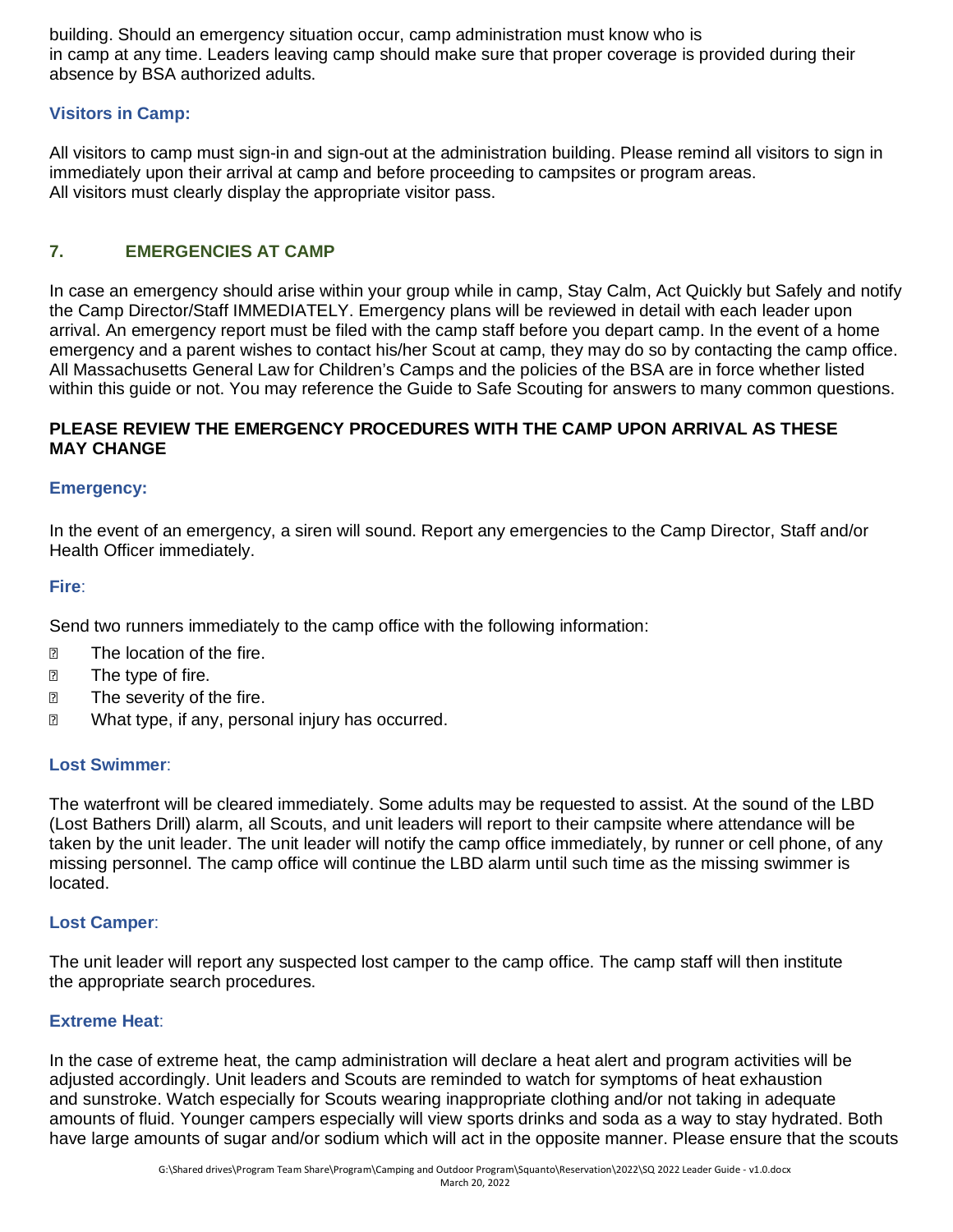are drinking water.

#### **Lightning or Severe Storms**:

The waterfront will be cleared immediately. All watercraft will return to shore. Scouts will report to their campsites unless otherwise instructed by a staff member. Avoid open fields. Any other needed instructions will be issued by the camp office.

#### **Natural Disaster (Earthquake, Flood, Etc.):**

In the event of a natural disaster all Scouts and adults should remain in the activity area they are in or go to the nearest campsite and await instructions from a staff member. If this is the area that is affected, then all personnel should move to the nearest safe area and await instructions.

#### **Wildlife:**

Campers, staff and visitors are cautioned to avoid contact with wildlife at the camps at all times. Any injury caused by contact with wildlife must be reported to the Camp Health Officer as soon as possible. The Camp Health Officer will notify the camp office and the necessary local authorities as required.

#### **Chemical Spill**:

In the event of a chemical or hazardous waste spill, a person should be stationed to keep all campers or visitors away from the spill and the camp office must be notified by runners or cell phone.

#### **Camper Injury:**

All serious medical emergencies will be treated at the local hospital and parents/guardians will be notified immediately by the Camp Director or their representative of all details as they become available. In order to reduce miscommunication of information, we do ask that leaders carrying cellular phones do not notify parents of accidents without authorization from the Camp Director or their designee. It is of great importance that each camp leader understands this and passes this information along, not only to the parents, but also to the Scouts as well. In the event of a major accident or death, the camp administration is to be notified immediately by reporting the accident to the camp office by runner or cell phone.

#### **8. COUNSELOR IN TRAINING PROGRAM (CIT)**

The CIT program is a training program to introduce Scouts to the responsibility of assisting the summer camp staff. The training consists of a rotational assignment throughout the camp. This offers each Scout a chance to experience the daily responsibilities of each program area in camp. CIT's will rotate through most of the program areas including aquatics, activities, handicraft, sports, ranges, provisional, and first year camper. While in each area CIT's assist in all program functions of that area, which includes assisting in merit badge classes and with afternoon activities. This experience will help each Scout gain not only teaching and leadership experience, but also self-confidence. CIT's who have already completed NYLT are encouraged to plan three weeks of program rotation. CIT weeks can be completed at Camp Resolute and/or Camp Squanto. Regular evaluations will take place as well as regular reviews with the CIT Director.

#### **CIT Candidates must:**

**Be 14 or 15 years by June 23, 2022 AND be a registered member of the Scouts BSA or Venturing.** 

**EXT** Fill out an application (on our website) and be interviewed. Interviews begin during February school vacation. CIT Candidates cannot register until after an interview and the candidate is informed of acceptance into the program.

**2** Attend part of Staff Training Week which is usually the week before camp starts and attend three weeks as a CIT. A week with your troop does not count as a CIT week.

**Demographs on Sept 20** Once approved you will be sent a registration link to register and pay (There is a \$40 discount if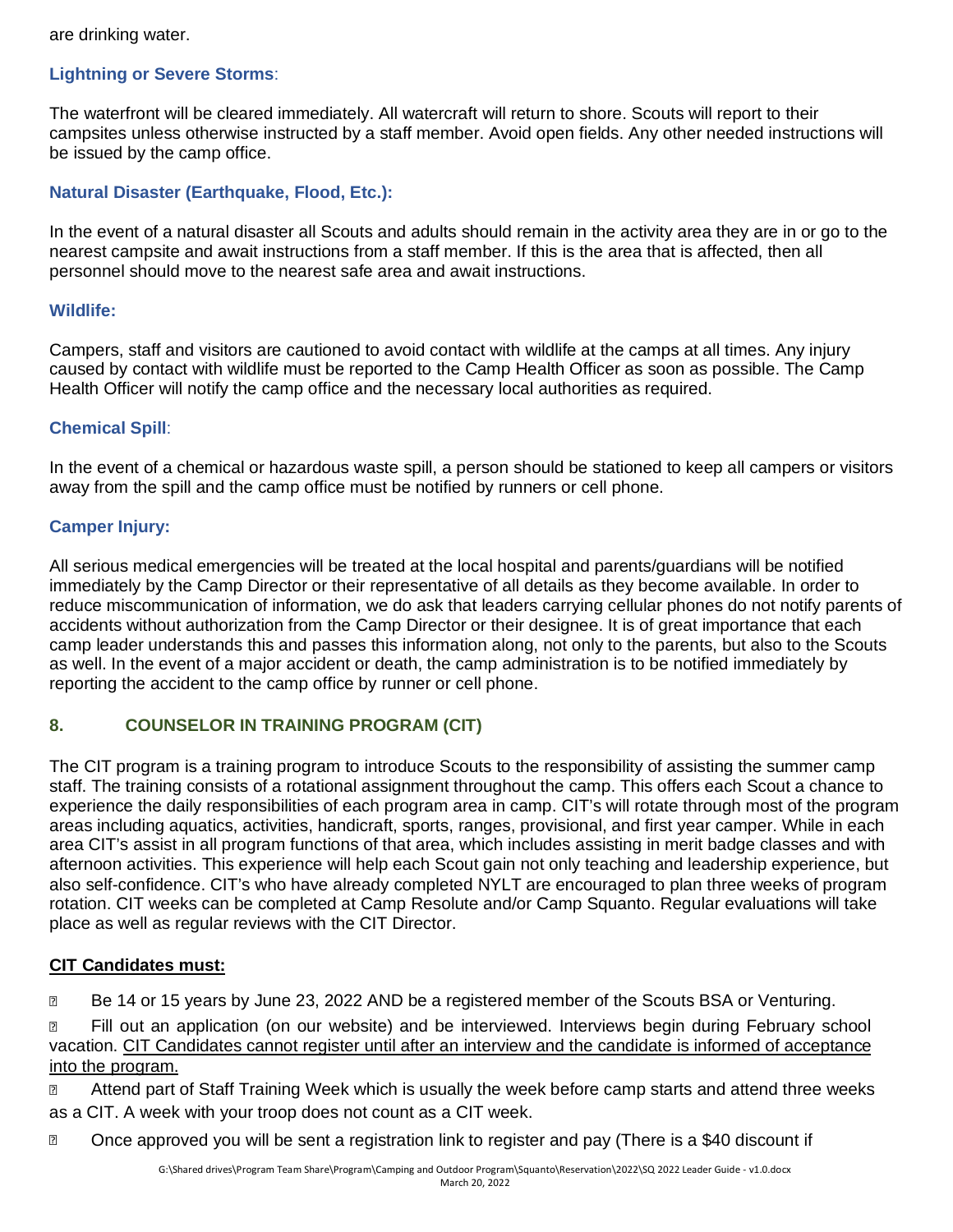registration is paid by 5/15/21). This fee includes staff training and the three additional weeks.

**2** Plan your own advancement and Merit badge work with the CIT Director each week. CIT's may receive credit for ONE merit badge per week.

**n.** All CIT's are required to have the official BSA uniform and will be provided two staff tee shirts to wear while in camp. Your personal conduct at camp must uphold the ideals of the Boy Scout Oath and Law.

#### **9. SAFETY & SANITATION**

#### **Showers:**

*A Scout is Clean!* Unit leaders are asked to ensure that your Scouts take frequent showers for personal hygiene and out of respect for others. For the same reason, plus to teach by example, leaders should follow the same practice. Help us conserve water by limiting the length of showers. We also recommend that campers and leaders wash their hands before each meal. Troops must provide adult supervision for their campers when they are utilizing the campers' shower house without intruding on the camper's privacy. Troops are asked to help us keep the shower house clean by participating in a rotating schedule of cleaning.

The Camper shower houses (for under 18 years old only) and Adult shower house (with separate male and female units as well as handicapped access units) are available each day from 6:00 AM to 10:00 PM.

#### **Latrines:**

Troops are responsible for the daily cleaning of their latrine and sink. Latrine cleaning supplies and toilet paper are available from the Quartermaster Store or ask staff for help.

#### **Laundry:**

Laundry services are available at laundromats outside of camp for emergency needs.

#### **10. OUTDOOR FIRE POLICY**

The purpose of the Outdoor Fire Policy stated below is to limit the size of all outdoor fires used in conjunction with BSA related program elements on properties owned and operated by the Mayflower Council, Boy Scouts of America. The Camp Director has the right to restrict the use of fires on the property for whatever reason deemed appropriate.

The rational for this policy is summarized as follows;

■ To protect the health and safety of all Scouts, Scouters and visitors participating in programs requiring the use of a fire or fires on the aforementioned properties.

□ To reduce the risk of damage to the property as well as the properties of our abutting neighbors and the associated liability resulting from such damage.

□ To conform to state fire regulations as they pertain to outdoor fires.

■ To conform to all EPA and OSHA regulations as pertaining to outdoor burning and incineration of materials that may be considered hazardous.

#### **Fire Lay:**

No fire lay in excess of 6' in diameter and 5' in height will be permitted on properties owned and operated by the Mayflower Council, BSA.

#### **Combustibles:**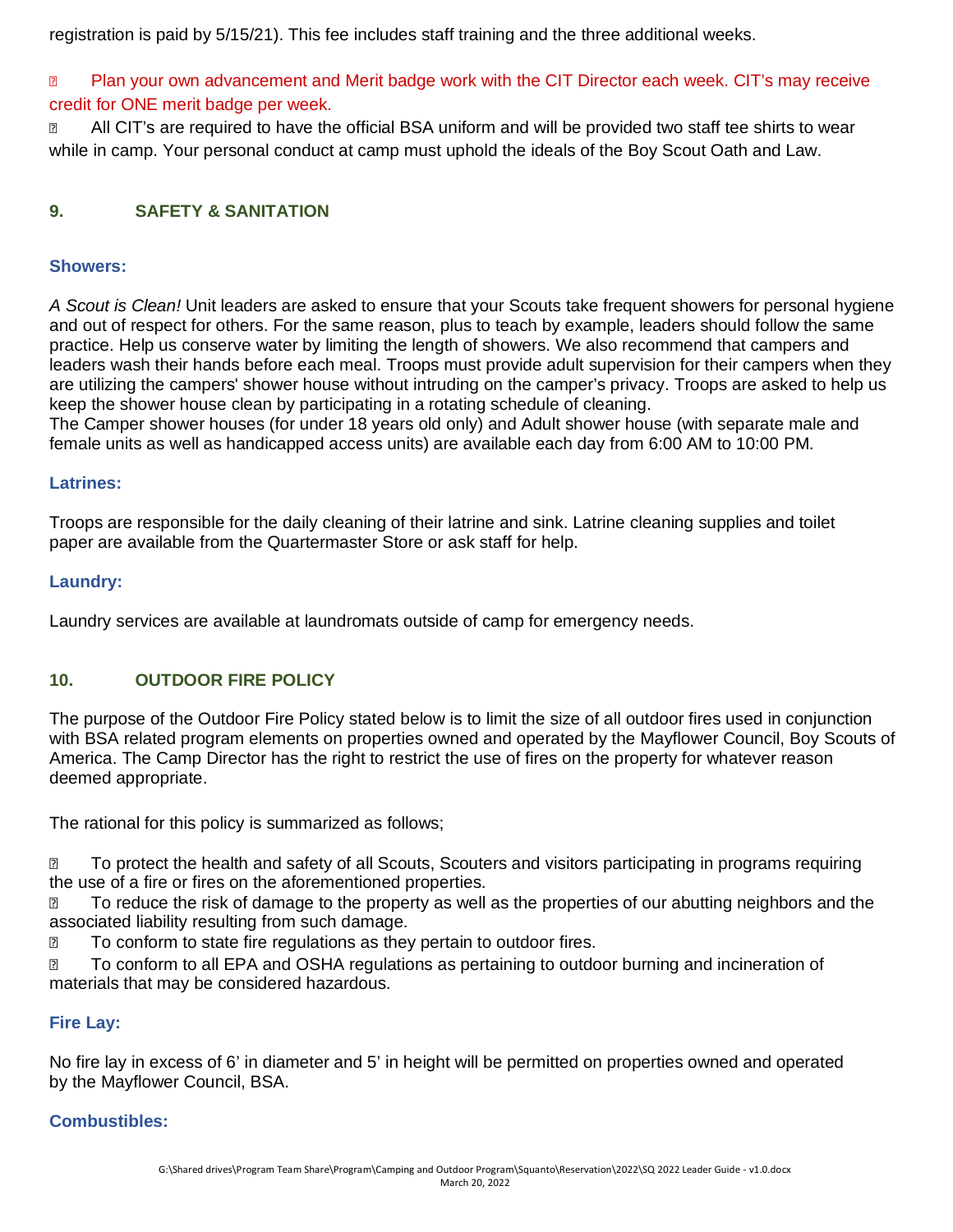All combustibles used in construction of any fire lay for use with Scouting related program element will be natural and clean. Combustibles that have been contaminated by paint, solvents, creosote or other preservative chemicals may not be used.

**Fire Starters/Accelerates:**

In accordance with BSA policy, the use of liquid or chemical fuels to start or accelerate any fire is prohibited.

#### **11. FUEL STORAGE**

Flammable liquids and liquid fuel containers must be stored in our storage facility when not being used. Propane containers which are not connected to a stove or lantern must be in our storage facility. All fuels devices, lanterns, stoves, etc., must be operated by adults or under adult supervision.

#### **Fires, Cooking, Liquid Fuels & Lanterns**

 Use of compressed, or liquid gas stoves or lanterns is permitted with knowledgeable adult supervision, in facilities only when and where permitted, and in accordance with the Guide to Safe Scouting. No tank 10 pounds or larger may be brought into any building. (Mass state fire code).

**NO burning flames or lanterns in tents or lean-tos. Only use flashlights for illumination.** 

**Example 1** Fires [properly supervised] are allowed in cabins with wood stoves. NO charcoal or coal is to be burned in wood stoves.

**NO** standing trees are to be cut. No firewood is to be brought onto any camp property. Firewood is available at camps for an optional donation.

**If the supermised at all times and when leaving the site, make sure all fires are "dead out".** 

**B** Self-contained cooking fires must be put in fire facilities provided by the camp. Altering,

redesigning, relocating or adding any fire pit in camp is NOT allowed.

**EXECU**: Fuel, matches, etc., should be handled by adults only.

Adequate fire control (water, sand, etc.) should be present at all times.

#### **12. OUTDOOR SAFETY**

With the safety of campers, leaders and staff in mind, a few areas have been identified as concerns in terms of wildlife in camp. A number of measures can be taken to prevent both injury and disease that may result in contact with wildlife in camp.

#### **Awareness:**

Scouts and their leaders should be aware of the potential hazards that exposure to wild animals and insects may bring. Prevention and awareness are the keys to a safe camp experience.

#### **Wild Animals:**

Wild Animals such as skunks, raccoons and foxes potentially represent possibility of either injury or rabies. In the event of direct contact, particularly a scratch or bite, the Health Officer should be notified immediately. The best possible plan involves prevention of exposure to reduce risk. Preventative measures include:

- **E** Hike only on designated trails.
- **2** Maintain a clean campsite.
- **2** Store food and smellables properly.
- **2** Maintain a distance from animals that may be encountered.
- **2** Avoid feeding of animals (intentional or not).
- **2** Avoid direct contact with animals, including new offspring.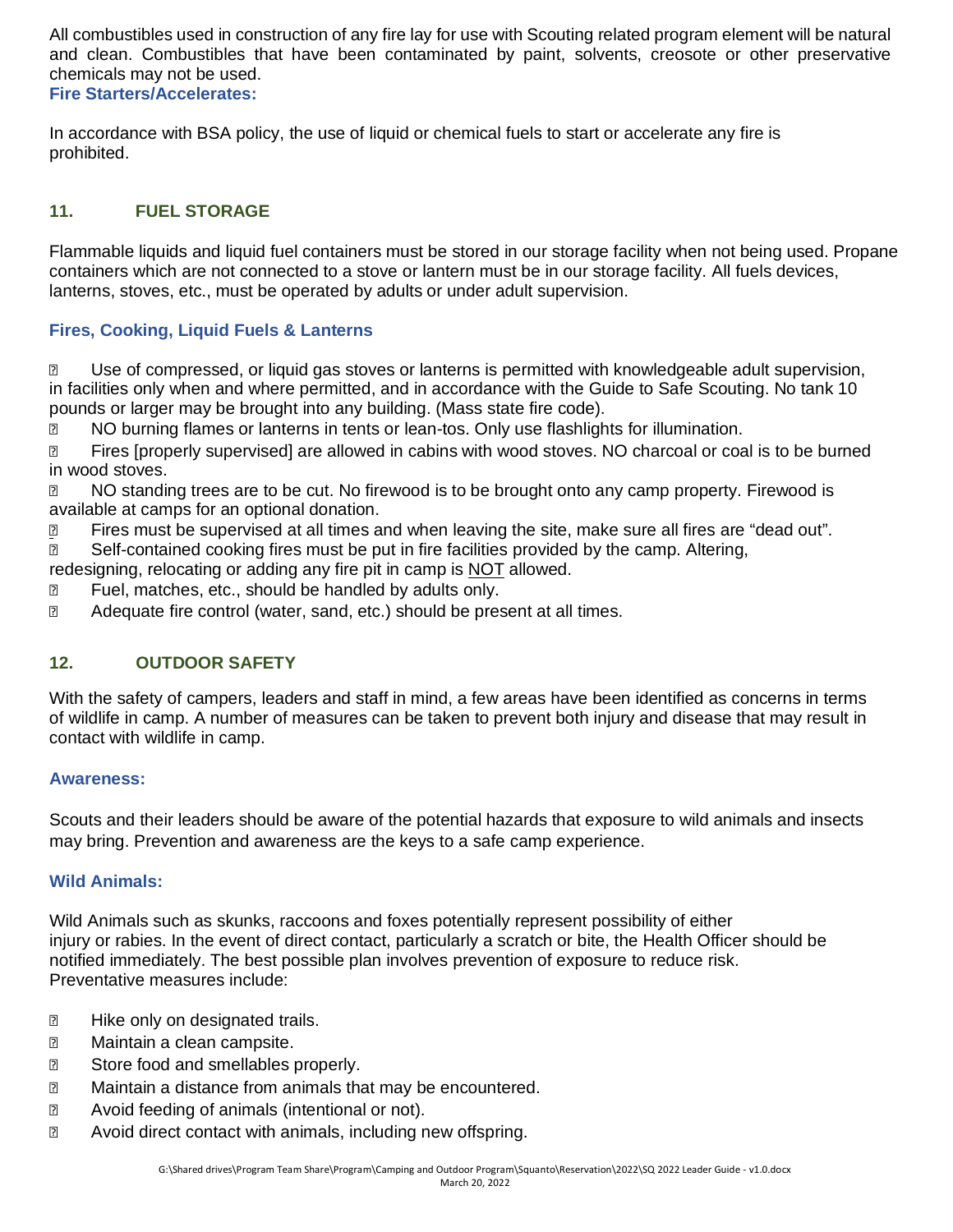**E** Any sightings that are recurring should be reported to the unit leadership and administration. This is especially of true nocturnal animals, sighted during the day, which seem to be exhibiting any behavior that may be deemed unusual.

#### **Insects:**

Insects also present the possibility of personal injury but also disease: mosquitoes and ticks present the largest threat. Measures of prevention include regular application of insect repellent and the appropriate clothing being worn on hikes and activities in heavily wooded areas. Both tick and mosquito bites have the potential of transmitting disease to people. While prevention is preferable, insect bites may be unavoidable in certain situations. Any questionable amounts of mosquito bites and embedded ticks should be referred to the Health Officer.

#### **IMPORTANT**:

At the request of the Department of Public Health our website has fact sheets on Meningococcal disease along with CDC EEE info, CDC Tick info and CDC Camping Health & Safety. Campers attending a resident camp are not considered to be at an increased risk. The United States Centers for Disease Control, Massachusetts Department of Public Health and the Mayflower Council encourage everyone to be safe outdoors. Diseases associated with ticks and mosquitoes are growing threats in Massachusetts. When outdoors, please take necessary precautions as suggested by the Centers for Disease Control

#### **13. WATERFRONT POLICIES**

#### **Orientation:**

All staff, campers and leaders must attend a waterfront orientation at the waterfront at the beginning of camp where the waterfront staff presents the rules and policies of the waterfront, including what to do during an emergency in camp.

#### **Swim Tests:**

All campers are given a swim test as part of camp check in to check their swimming ability. There are three swimming levels on the waterfront. At the end of each test the swimmer is given a tag that indicates their level. The tag has their name, campsite, scout unit number, and the week they are attending camp.

The **non-swimmer** ability group is the lowest level. The test is conducted by having a guard supervise the camper walking in the area indicated non- swimmer to wet their ankles and legs.

The **beginners** test starts by have a supervised swimmer jump into water that is over their head, level off and then swim 25 ft., turn around in the water and swim back to their starting position.

● The next and highest level is **swimmer.** The tester is supervised jumping into water that is over their head, leveling off, they will then swim 100 yds. Of that 100 yds, 75 yds. will be swam using a strong front stroke such as, the front crawl, breaststroke, side stroke, and the trudgen. Strokes such as the doggy paddle and butterfly are not accepted. The tester will then swim the remaining 25 yds on their back using the elementary backstroke, which is the only stroke acceptable for this part of the test. The tester will then float on their back for 30 seconds.

#### **Using the waterfront:**

All individuals wishing to enter the waterfront must present their tag in order to enter the waterfront. All individuals must have at least one buddy with them. No one is allowed to enter any area, non-swimmers, beginners, or swimmers without a tag and a buddy. Staff however can partner camper with a current swimmer, as long as the board is changed to indicate the buddy switch has been made and both parties understand that they are now buddies. Swimmers may not leave the waterfront swimming area without their tag and buddy. All tags when not in use are stored on the waterfront *out board*.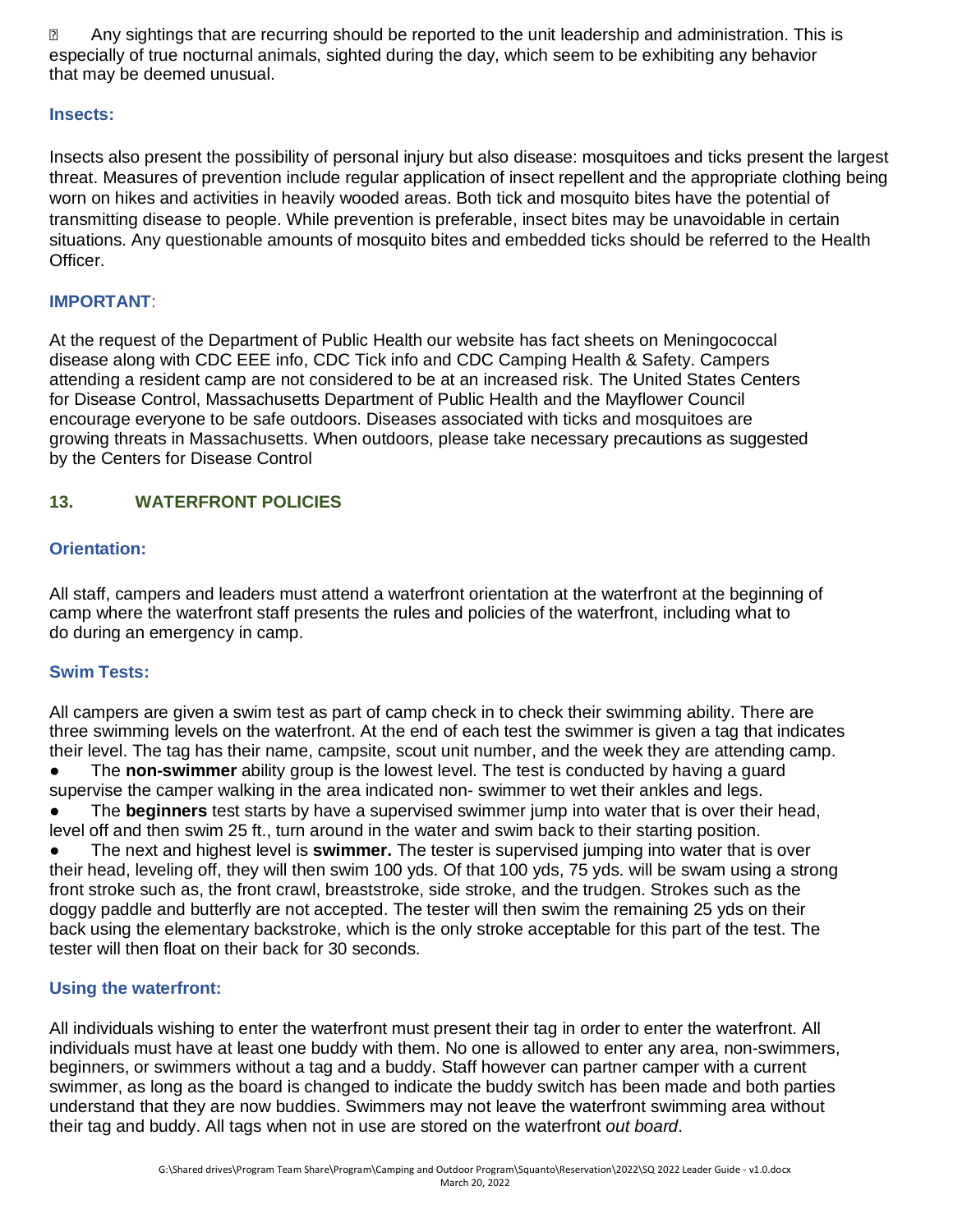#### **Flotation Device:**

Non-swimmers are required to wear a properly sized PFD which is checked for proper fit by the waterfront staff. Waterfront staff are trained on proper fit and tightness by lifting and snugging the straps. Non swimmers are allowed to bring their own PFDs to wear if they are deemed safe by the waterfront staff. The camper owned PFDs are labeled and hung in an area where only that individual will use it. Any PFD rejected by the waterfront staff may be substituted with a camp PFD.

AT **NO TIME** should anyone be in the water or on the docks alone or without permission.

#### **Fishing:**

Fishing is permitted in designated areas only.

#### **Christian's Law:**

In accordance with Massachusetts Law, our Camps screen campers for swim levels on the first day of camp and provides Coast Guard approved lifejackets for non-swimmers. You must inform the camp if you require your camper to wear a lifejacket during swimming activities. If parents wish to send along their own lifejackets they need to conform with the law as stated below.

Note: Campers are screened in our pond and don't wear a lifejacket during the screening.

(a) MGL c 111 Section 127A1/2. (a) The department of public health shall adopt rules or regulations requiring municipal and recreational programs and camps for minor children under its jurisdiction to have a system in place to have Coast Guard approved personal flotation devices of Type I, II or III available to nonswimmers and at-risk swimmers who will be present in a swimming or diving area, excluding swimming pools, wading pools and other artificial bodies of water.

(b) A determination shall be made of each minor's swimming ability at the first swimming session at municipal and recreational programs and camps in order to identify and classify non-swimmers and at- risk swimmers. Minors attending a municipal or recreational program or camp shall then be confined to swimming areas consistent with the limits of their swimming skills or to swimming areas requiring lesser skills than those for which they have been classified.

(c) No municipal or recreational program or camp for minor children shall refuse, decline or otherwise prohibit a parent, guardian or person with custody of a minor from providing a Coast Guard approved personal flotation device of Type I, II or III to such municipal or recreational program or camp to be used by the minor for the duration of the minor's attendance at such camp.

#### **14. HEALTH & MEDICAL**

required by MA DPH 105 CMR 430:190 (C) and (D), our camps must comply with regulations of the Our primary concern is the safety and well-being of every camper. Mayflower BSA camps follow all safety and risk management guidelines set by the Boy Scouts of America, as well as, the local, state and boards of health. As Massachusetts Department of Public Health and be licensed by the local boards of health. Leaders and parents may request copies of background check, health care and discipline policies, as well as procedures for filing grievances. Both Camp Resolute and Camp Squanto are certified by the BSA National Camp Accreditation Program.

Camp Resolute is also accredited by the American Camp Association, a national camp organization that sets high standards for both the health and safety of campers and staff, and the delivery of quality programs. American Camp Association (ACA) accreditation means that Camp Resolute undergoes a thorough annual review of its operation—more than 250 standards from staff qualifications and training to emergency management. ACA collaborates with experts from the American Academy of Pediatrics, the American Red Cross and other youth service agencies to assure that current practices reflect the most up-to-date, research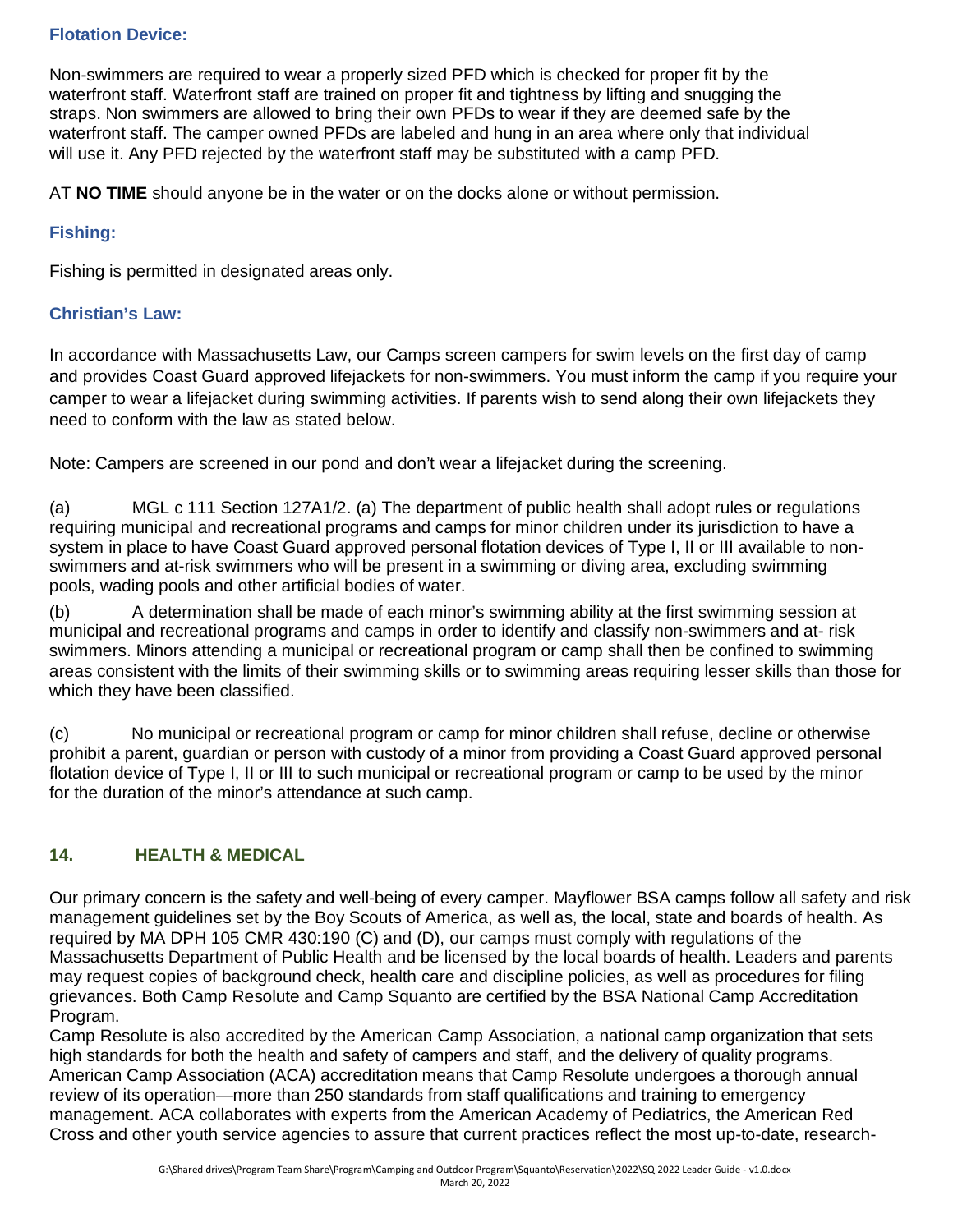based standards in camp operation.

#### **Medical Forms**

#### *Every adult and Scout in camp MUST have a completely filled out and doctor signed BSA medical form on file in the Health Lodge in order to stay at camp.*

All campers are required to have a physical examination within 12 months prior to arriving at camp. All BSA medical forms must be completed and *signed by a physician* each year (including immunization update) and submitted via CampDoc in advance. In addition, the immunization record for each camper, youth or adult, must include the following vaccines: Hepatitis B for all children born after December 31, 1992 (3 doses are required); Diphtheria, Tetanus Toxoids and Pertussis (at least 4 doses); MMR (2 doses or proof of laboratory evidence of immunity) and Polio (3 to 4 doses depending on the type).

Your physician **MUST** sign the BSA medical form – no signed attachments will be accepted. Make certain that both the parent's signature and physician's signature sections are filled out and a copy of the health insurance card is attached to the form. Medical forms are available on our website and at the end of this guide. **All medical forms must be retained by camp and will not be returned**, so please make any copies you might need for other activities. Units with Christian Scientist members will need to provide a special medical form, (available on our website), pertaining to their faith's medical policies.

#### **Medications:**

State regulations cover the storage and dispensing of medications. All medication must come to camp in the original containers and be stored by the health officer in locked compartments in the camp health lodge. Exceptions to storage by the health officer are authorized for medications for treatment of allergies and asthma. Questions about these medications should be raised with the camp prior to the child's arrival. To ensure a smooth transition, we recommend that your child continue the medications they need during the school year at summer camp.

If the medication is prescription, it must have a pharmacy label showing the prescription number, patient's name, date filled, physician's name, name of medication and directions for use. This information must also be on the camp medical form. Any camper coming to camp with a prescription Epi-pen or inhaler must bring two of either, one for the health lodge and one for the unit. The health officer dispenses medication according to the directions. If a camper refuses to take prescribed medications, this refusal is documented in the health log and the parent/guardian is notified. Campers should not keep any medication, over the counter or prescription, themselves unless approved by the Health Officer.

#### **Health Care Consultant:**

The health care consultant (HCC) is a licensed physician. The HCC assists in the development of the camp's health care policy; develops and signs written orders for the Health Officer; and is available for consultation at all times. The health care consultant is not present at camp.

#### **Health Officer:**

A Health Officer, who is at least 18 years of age and is present at the camp at all times. The Health Officer shall be a Massachusetts licensed physician, physician assistant, nurse practitioner, registered nurse, EMT or licensed practical nurse. The Health Care Consultant authorizes the Health Officer to be in charge of health matters at camp on a day-to-day basis and to dispense medications. A Health Officer staffs the camps health lodges and a local physician is on call.

#### **Health Care Policy:**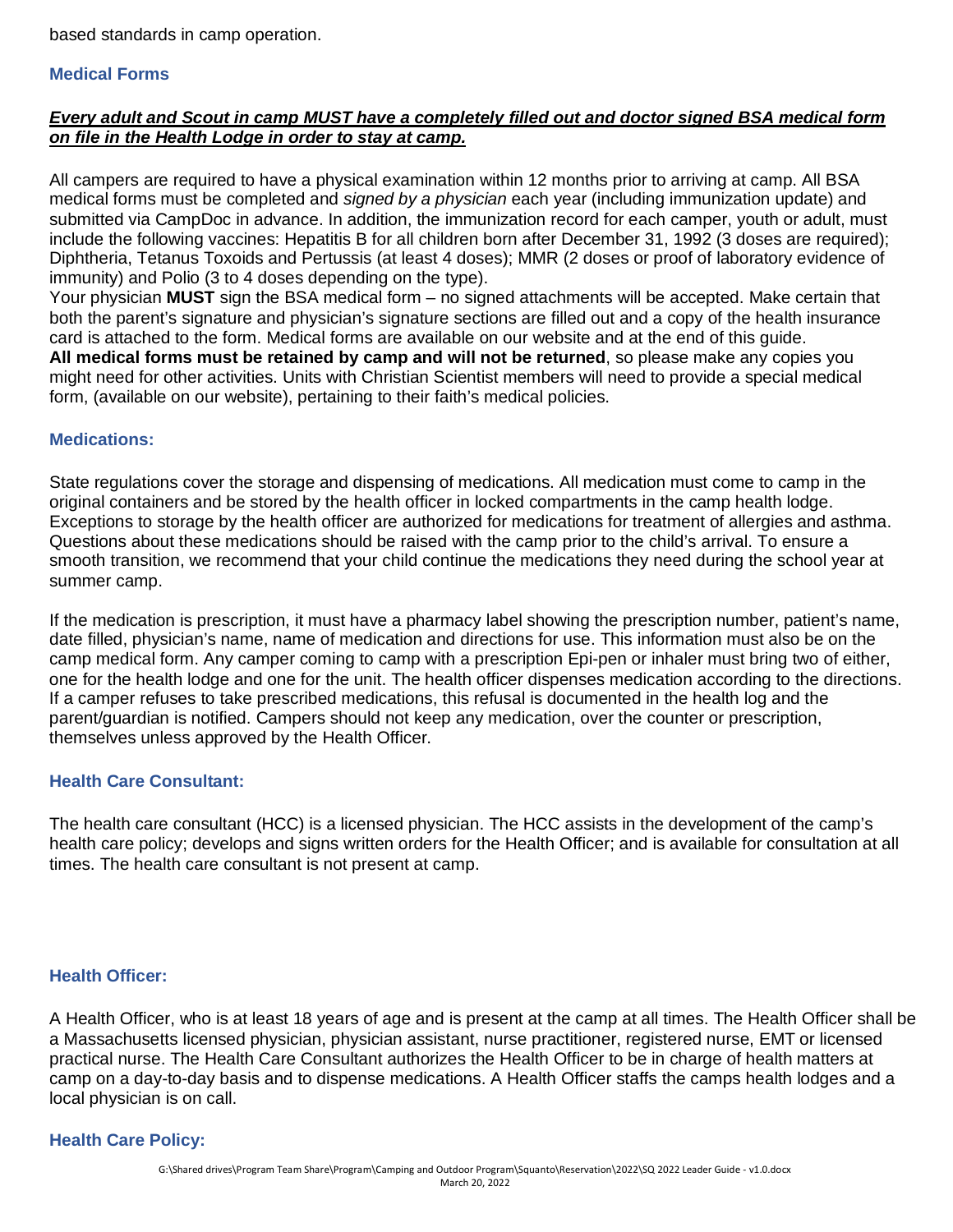Complete health care policy for our Camps is available to a parent or guardian upon request to Mayflower Council BSA, 83 Cedar Street, Milford, MA 01757.

#### **Care of Mildly Ill Campers:**

Each camper or staff member is responsible for reporting any signs of illness to the health officer (HO), who assesses each situation. The HO may administer over-the-counter medications he/she believes are warranted if they are authorized by the HCC standing orders and the parent/guardian. If the HO determines the camper should be sent home or seen by the Health Care Consultant, he/she informs the Camp Director and arrangements are made. In both situations, the parent/guardian is contacted as soon as possible.

#### **Care of More Serious Illness or Injury at Camp:**

Parents/guardians will be notified as soon as possible should a camper be taken to the doctor's office/hospital for an injury or health condition and if medication has been prescribed by the camp's Health Care Consultant. The Health Officer or Camp Director will notify parents/guardians of any persistent conditions or ailments. Parents/guardians should notify their doctor and health care provider of any health condition or accident/injury occurring at camp for follow-up visits and billing purposes.

#### **15.GEORGE W. P. MAGEE THEME NIGHT**

Tuesday Evenings troops are encouraged to create entrances designed to reflect the yearly theme and Scouts are encouraged to dress the part. Theme to be announced.

#### **A Brief History:**

From the very beginning of the movement, George W. P. Magee saw Scouting as an invaluable program for positively shaping and impacting the lives of young people in Massachusetts communities. He found it so important that he established a Trust Fund upon his death to support the building and maintenance of summer camps in the Massachusetts Councils, such as Mayflower

Council's Camp Squanto and Camp Resolute.

It was George Magee's desire that the Councils who receive this Fund would celebrate his birthday, which is August 6th. Mayflower Council has committed to not only celebrating during his birthday week, but during every week of summer camp.

#### *THIS YEARS THEME IS PIRATES*

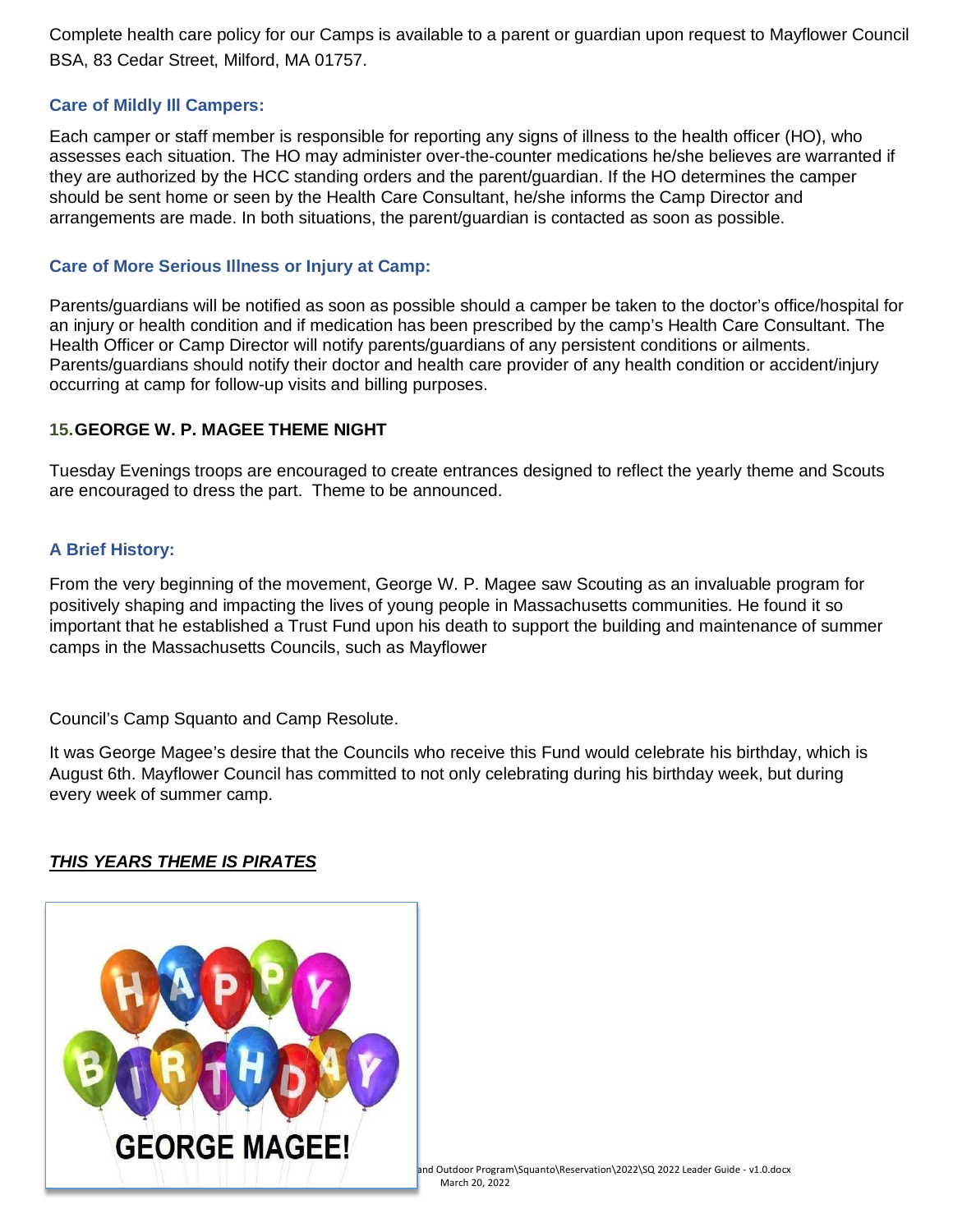#### **16. CAMP SQUANTO**

#### **Orientation:**

The Camp Director will conduct orientation before dinner on the Parade Field on Sunday evening at 5:30 pm.

#### **Retreat:**

This follows camp orientation and precedes dinner, usually around 5:45 pm. Full uniform please!

#### **First Day Dinner:**

The camp will begin to serve dinner beginning around 6:00 pm following an explanation of dining hall procedures. Scouts signed up for the Flight to Eagle Program (1st year campers) will meet after dinner for orientation.

#### **First Day Opening Campfire:**

Units will assemble at 8:15 pm at the parade field for our opening campfire.

#### **Thursday Afternoon Webelos visit**:

In an effort to keep Webelos engaged through the crossover and to get them excited about coming to Camp, we are offering a program on Thursday afternoons for Webelos from the Council packs. Any Webelos and parents are welcome to meet on the Welcome Lodge porch at 2 pm on Thursday. The scouts will meet with a staff member who will show them the camp and engage them in a variety of activities in our program areas (no swimming or firearm activities allowed) while Camp Administration meets with the parents to give them an overview of Squanto. The Webelos and parents will have the option to join the troop from their town in the campsite around 4 pm and have dinner in the dining hall before departing around 6 pm. Please reach out to the packs in your town and invite them to join us. It will be great for the up and coming scouts to see older scouts at camp and meet people from the troop.

#### **Thursday Evening Memorial Service**

Each Thursday, we will conduct a Scouts Memorial Service and Evening Colors on the Memorial Field prior to dinner. All troops will meet in Class A uniforms at the Memorial Field entrance. At this service we will recognize and remember those scouts and scouters who have contributed to Mayflower Council scouting. You are welcome to submit your troops contribution and remembrances via the Memorial Service form found in the office. Please submit this form before lunch on Thursday.

#### **Daily Schedule:**

| $7:00$ am<br>$7:45$ am | Reveille (Rise and Shine)<br>Colors (Parade Field) |
|------------------------|----------------------------------------------------|
| 9am-noon               | <b>MB Classes</b>                                  |
| $10:30$ am             | Scoutmaster's Council (Dining Hall Porch)          |
| 12:15 pm               | Lunch                                              |
| $1:00$ pm              | Siesta (Troops in Campsites)                       |
| $1:00$ pm              | <b>SPL Meeting</b>                                 |
| 2-4 pm                 | <b>MB Classes</b>                                  |
| $4:00$ pm              | <b>Camp Wide Activities</b>                        |
| 5:45 pm                | <b>Retreat/Colors</b>                              |
| $6:00$ pm              | Dinner                                             |
| $7:00$ pm              | <b>Twilight Activities</b>                         |
| 8:15 pm                | <b>Camp Wide Activities</b>                        |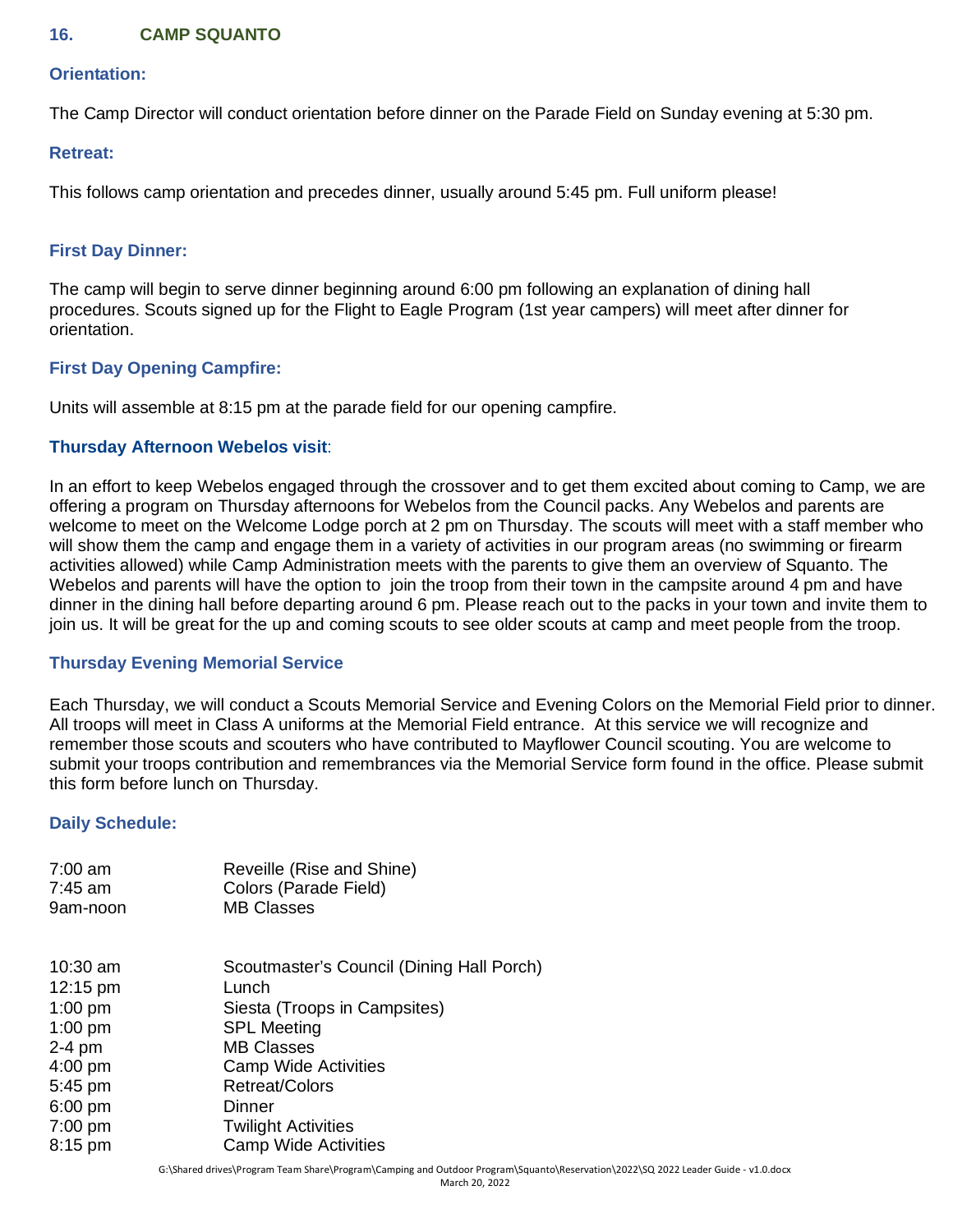#### **Twilight Activities:**

Twilight Activity Period is designed as free time for Scouts to participate in any camp activity. This time is also available for Scouts to participate in our Pebble Program and with troop competitions. Remember to observe the Buddy System everywhere. Most camp program areas will be open and available for your use from 7:00 – 8:00 pm. This is a great time for Scouts to meet the staff in all the program areas.

**New this year: Form ensembles, make friends, and share musical knowledge at the George Magee Jam Club! Any scouts or adults are welcome to bring their instruments, or just sit and listen. We will meet Monday, Tuesday, Wednesday, and Thursday from 8:00pm - 9:00pm.**

**The time, place and name of the club can be changed.**

#### **Some Suggestions:**

| Campfires             | Songfest               | <b>Bouldering Wall</b> |
|-----------------------|------------------------|------------------------|
| <b>New Games</b>      | Ranges                 | Tie Dye                |
| <b>Boating</b>        | <b>Outpost Camping</b> | <b>Indian Games</b>    |
| Apache Relay          | Tot'in Chip            | <b>Nature Trail</b>    |
| Water<br>Competitions | <b>Compass Course</b>  | <b>Boat Races</b>      |
| <b>Swim Meets</b>     | Sports Extravaganza    | <b>Trails Programs</b> |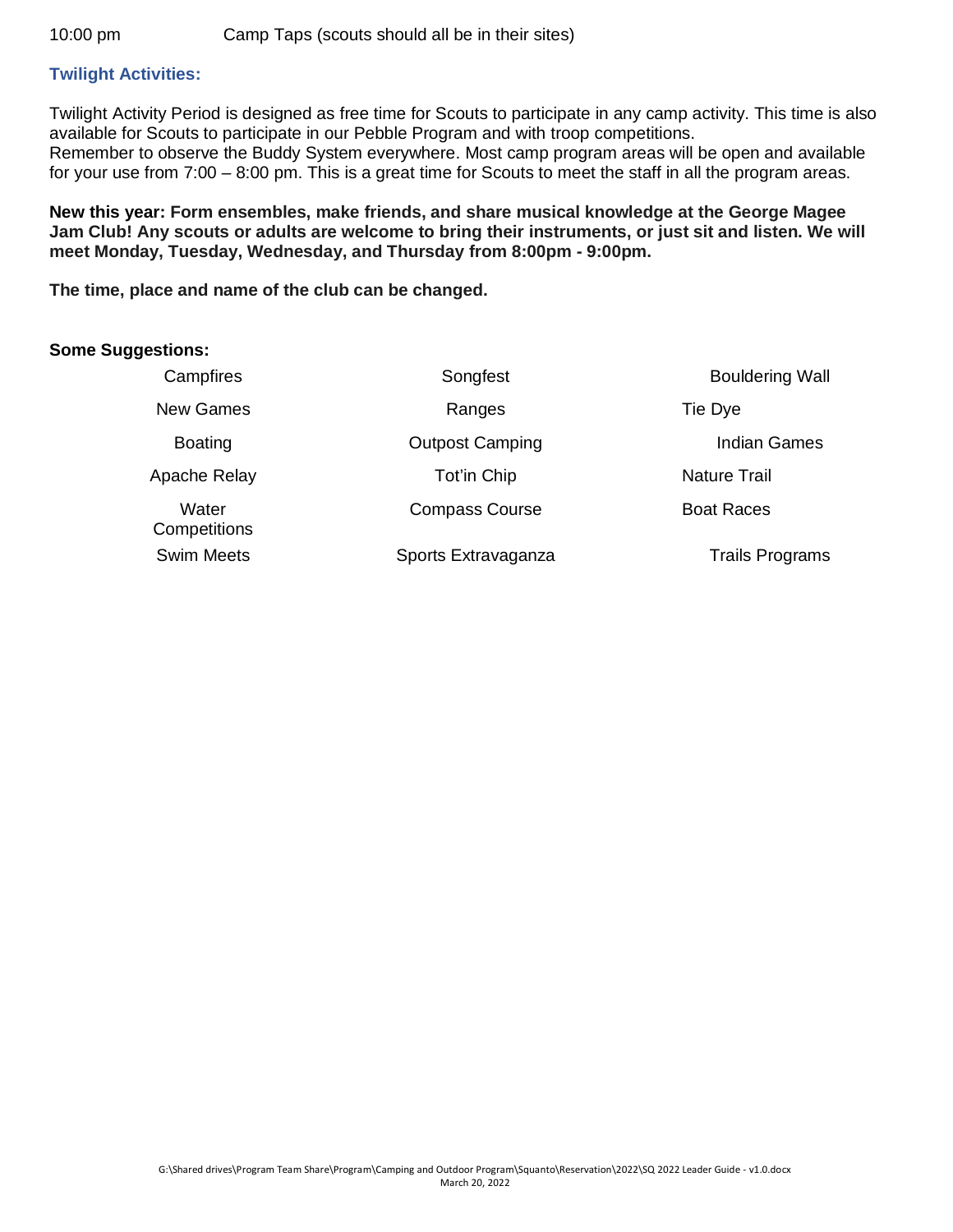#### **Your Last Days of Camp:**

**Friday evening colors:** A long standing tradition at Squanto is troop recognition of favorite staff members at Friday evening colors starting at 5:30 instead of 5:45. We will take roughly 10-15 minutes to allow troops representatives to speak up and present staff members with whom they have connected a class B shirt or some other gift. Feel free to ask Camp Administration any questions about this tradition. This is not a requirement, just an invitation.

Closing ceremonies for the week will begin at 9:30 am on Saturday morning. All families are encouraged to attend.

#### **Camp Squanto Awards:**

Each program center presents special awards and certificates during the week for various contests and achievements. Here are some of our current awards.:

- □ Apache Relay Program Area
- □ Spot-light Nights
- □ Camp wide Competitions
- D Pebble Program
- □ Skills Instructions
- Campfires
- □ Theme Night

**New Award:** "The BSA developed the STEM Nova Awards program to excite and expand a sense of wonder in our Scouts. At Camp Squanto, the NOVA program is tailored to campers who do not want to work on merit badges in the afternoon, yet want to participate in a fun activity. The afternoon program will generally include viewing STEM movies, participating in a science/technology building project, and testing the build. The NOVA awards we are able to offer are "Shoot", "Splash", "Start your Engine", "Woosh", "Up and Away", or "Designed to Crunch". After completion, the camper will earn their NOVA Award, or if they already have one, they will earn a Pi Device!"

#### **Troop vs. Troop Competitions:**

Some evening activities are inter-troop competitions. Prizes are usually awarded the day following the event at one of the meals, at the closing campfire, or the Awards Ceremony on Saturday morning.

- □ Water basketball
- War Canoes
- □ Tug-of-war
- □ Basketball
- □ Softball
- D Volleyball
- □ Golf
- Frisbee
- □ Kickball
- □ Greased Watermelons
- $\Box$  Scout Skills Competitions (in all areas)
- □ Water polo
- Ultimate Frisbee
- Horseshoes
- □ Soccer
- □ Stalk a

#### **In Troop Competitions:**

□ Scavenger Hunts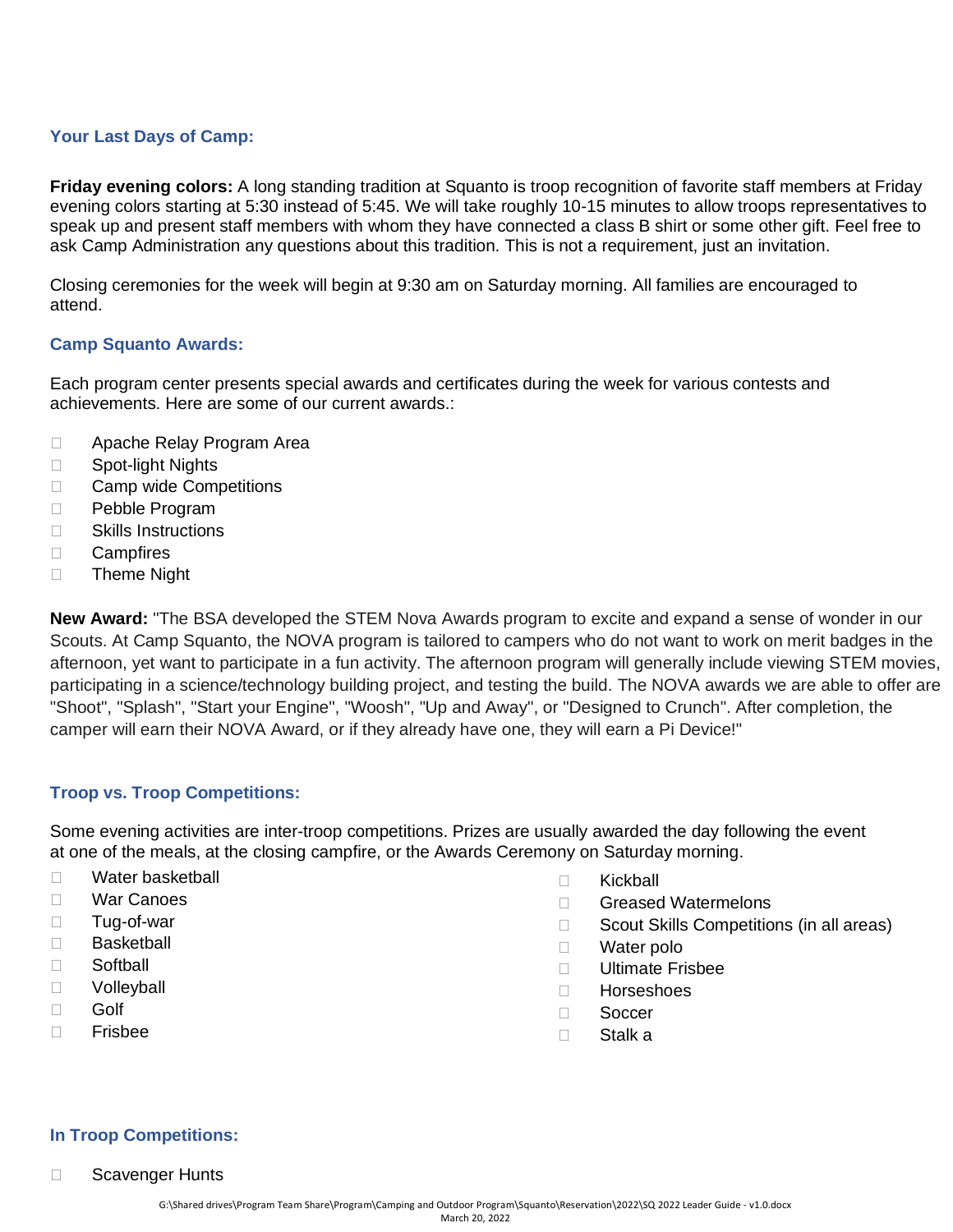- □ Totin' chip
- □ Games of all sorts
- D Pebbles Program
- □ Firem'n Chit
- □ Basketball
- □ World Conservation Award

#### **Flight to Eagle (first year campers):**

Specialty program designed for younger and first year campers that focus on rank advancement, scouting skills, and character building, while emphasizing citizenship, teamwork, leadership, and fun.

The purpose of this program is designed for the first-year camper or new Scout to start the journey of the Eagle Trail and work on the rank requirements for Tenderfoot, Second Class and First Class while at camp.

The ranks of Scouting are not awarded by the camp, this is the function of the unit leader. At the Saturday awards ceremony, we award the Scouts who have completed the week's program with a Flight to Eagle patch. This allows us to recognize the Scout while at the same time leaving the right to declare whether the Scout has earned the rank or not to the Scoutmaster.

#### **Monday-Friday 9 am to noon**

During this time scouts participate in activities that meet some of the Tenderfoot, Second Class, and First-class requirements. They also work on Scout skills with the emphasis on having FUN! Each Scout will be encouraged to work on a merit badge. FTE Scouts should work with their scoutmaster to choose other merit badge selections.

*Orientation is held at 6:45 pm Sunday night at the Dining Hall Bell Tower*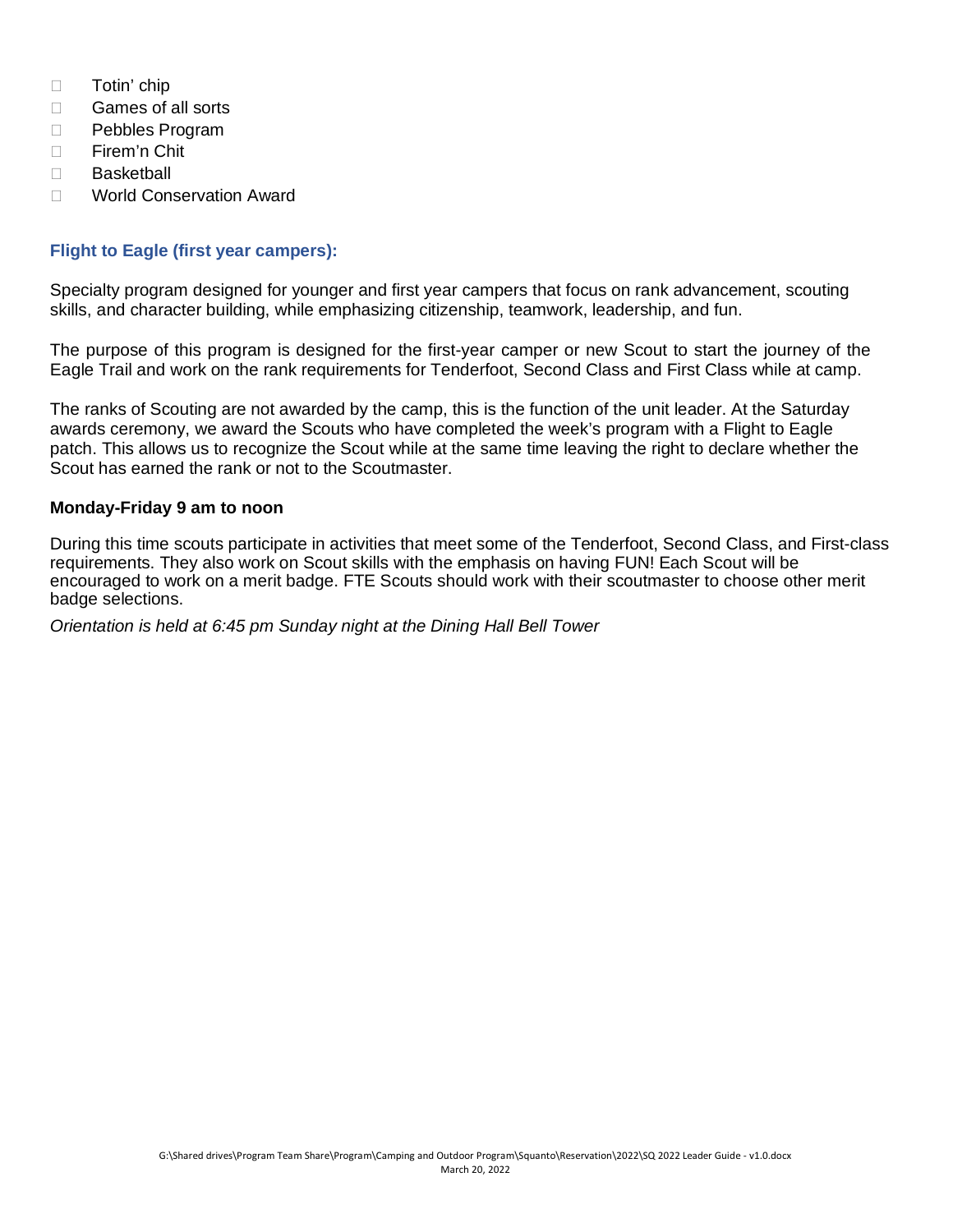#### **Procedure for intrusion of an unauthorized person at Camp Squanto**

Periodic review of security concerns of the site

Leaders will be instructed to "stop in" their campsites throughout the day on a regular basis

The camp staff will be trained in all of the following procedures and are encouraged to walk around camp during program hours to look for intruders.

Taps is at 10:00 pm daily. Under the direction of the "Patrol Staff", staff will walk through all camp areas looking for anyone or anything out of the ordinary. This will also be done in the parking lot.

Staff taps are at 11:00 pm. Staff can also assist in watching for anything out of the ordinary. The Directors are equipped with phones to call the Administration Building/Camp Director at any time.

Training for staff and campers when appropriate, about steps to take in such instances.

The following steps will be shared with the staff during staff training week, with the leaders during the leader meetings, and Senior Patrol Leaders during their meetings.

All visitors must report to the Administration Building to sign in and sign out. This book will be monitored by the Camp Director or his/her designee.

If an unauthorized person is suspected, notify the closest program area. Most major program areas are equipped with a phone and should contact the Administration Building/Camp Director and stand by to give or receive further instructions from the Camp Director or his/her designee.

Once the Camp Director is notified of the situation, he/she will proceed to the area with the Program Director or another adult to question the destination of the individual in question.

If the person in question flees, an "Incident Report of an Unauthorized Person" form should be completed as soon as possible.

Program areas should continue, unless the situation warrants the sounding of the camp alarm. If an alarm sounds, All Scouters, Scouts, and staff are instructed to report to their campsite and do a roll call.

The Scout Executive is notified of the situation. An assessment is made to the severity of the Problem and call the Plymouth Police, if needed.

Leaders will be instructed to train their Scouts on the above procedures. Most importantly, stress to the Scouts NOT to approach the person and to find an adult immediately. The Buddy System should be strictly enforced at all times.

The staff will participate in an Emergency Drill during staff week. In addition, they will conduct a scenario of an unauthorized person entering camp.

An emergency phone list will be kept by the telephones in the Administration Building, Health Lodge and the Welcome Lodge.

We have a letter from the Plymouth Police on file for service. They usually call the Administration Building if there are problems or concerns in the area. It has been very helpful to have a working relationship with the Police Department.

Lastly, no one should speak to the media. An official media spokesperson will be designated by the Scout Executive.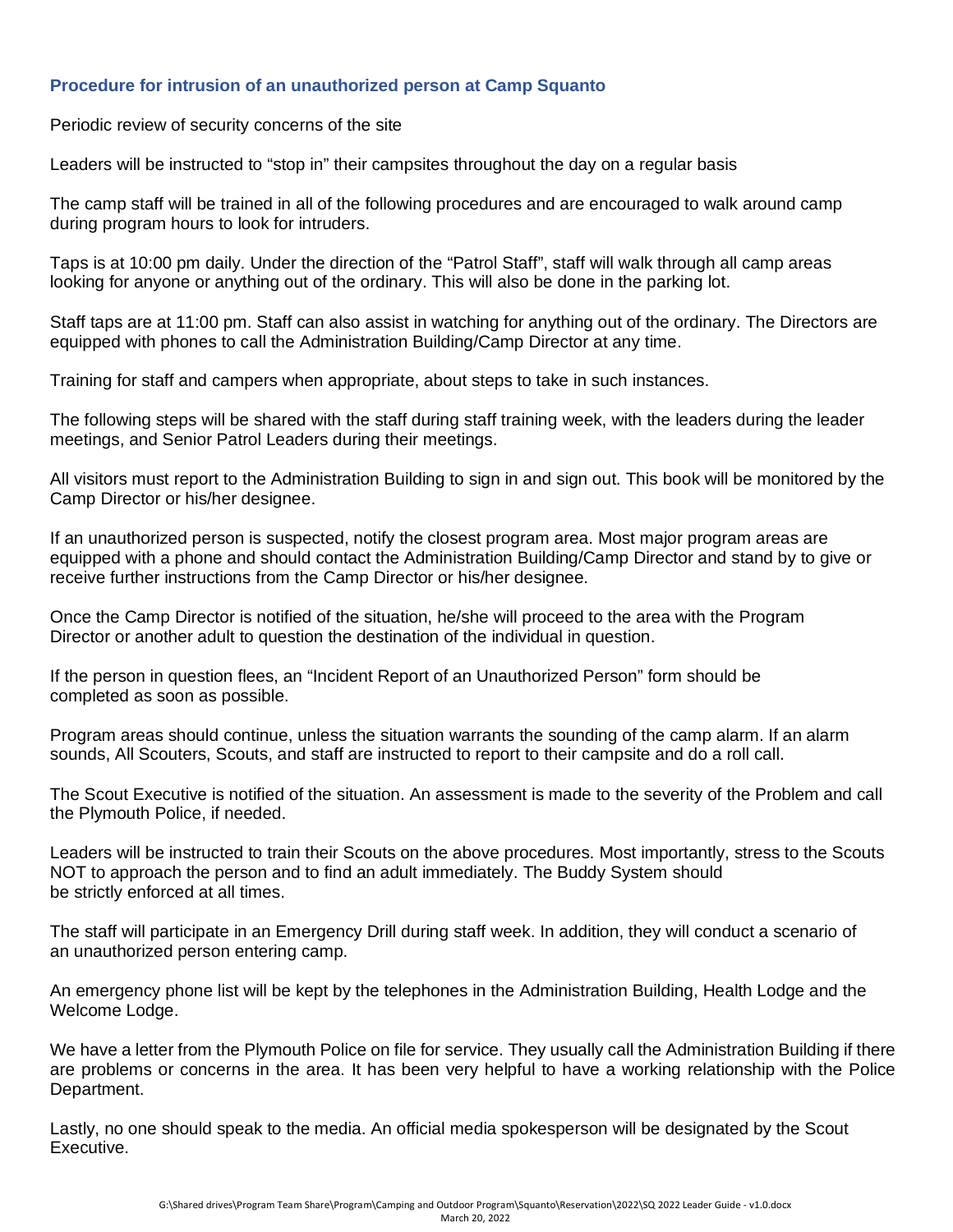Merit Badge Offerings are Posted under a separate document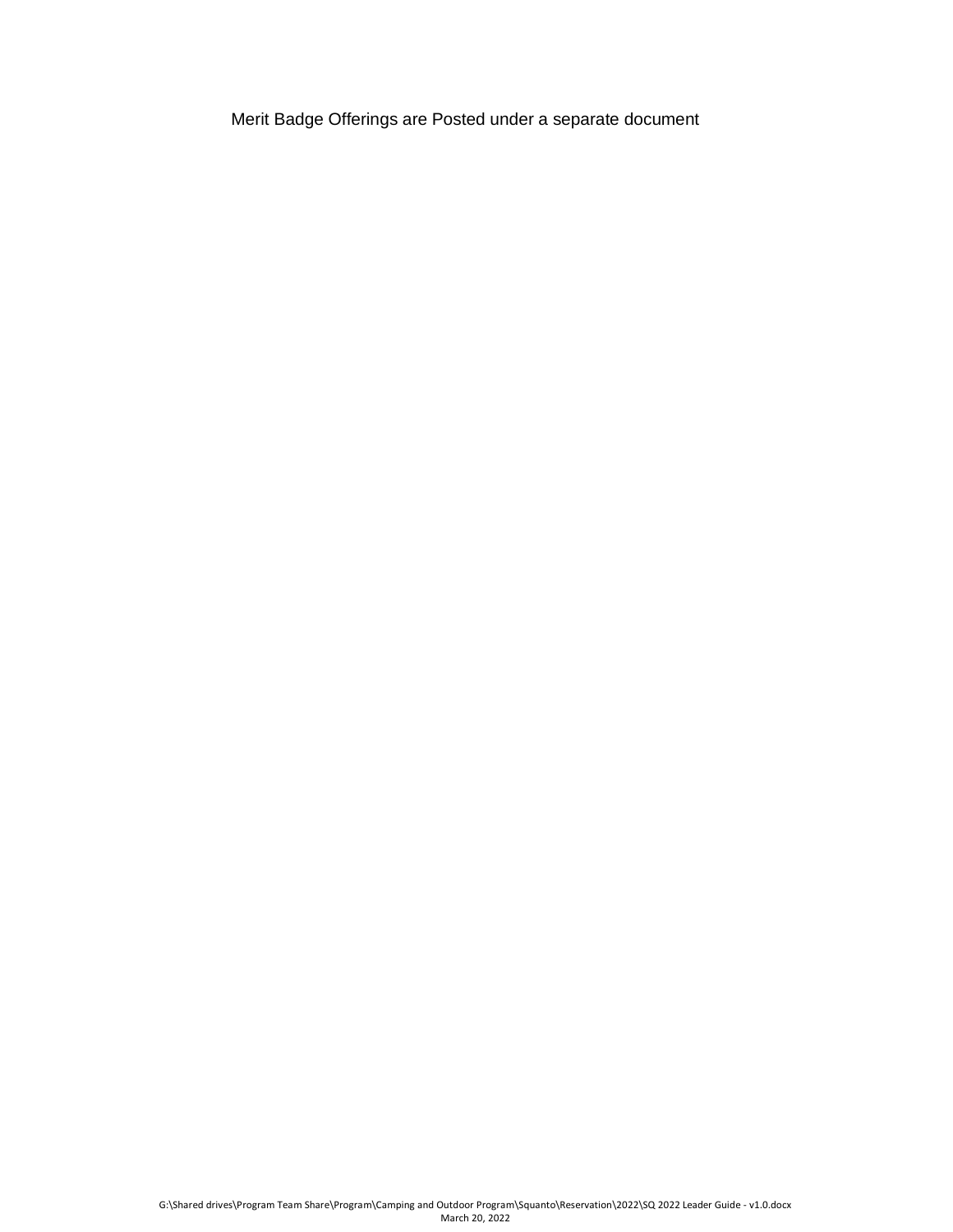**CAMP SQUANTO DAILY SCHEDULE WORKSHEET** (Use this Daily Schedule Worksheet at troop meeting(s) prior to coming to camp to record each camper's schedule at camp. It is helpful to make sure that both the scout and troop leader have a copy of this completed form at camp. **Scout Name: Troop No.: Campsite: SUNDAY MONDAY TUESDAY WEDNESDAY THURSDAY FRIDAY SATURDAY 7: 3 0** COLORS **8: 0 0** BREAKFAST **9: 0 0** CLEAN UP & CLOSING CEREMONY **1 0: 0 0 1 1: 0 0 1 2: 1 5** LUNCH **1: 0 0** UNITS CHECK IN SIESTA **2: 0 0** MEDICAL & SWIM CHECKS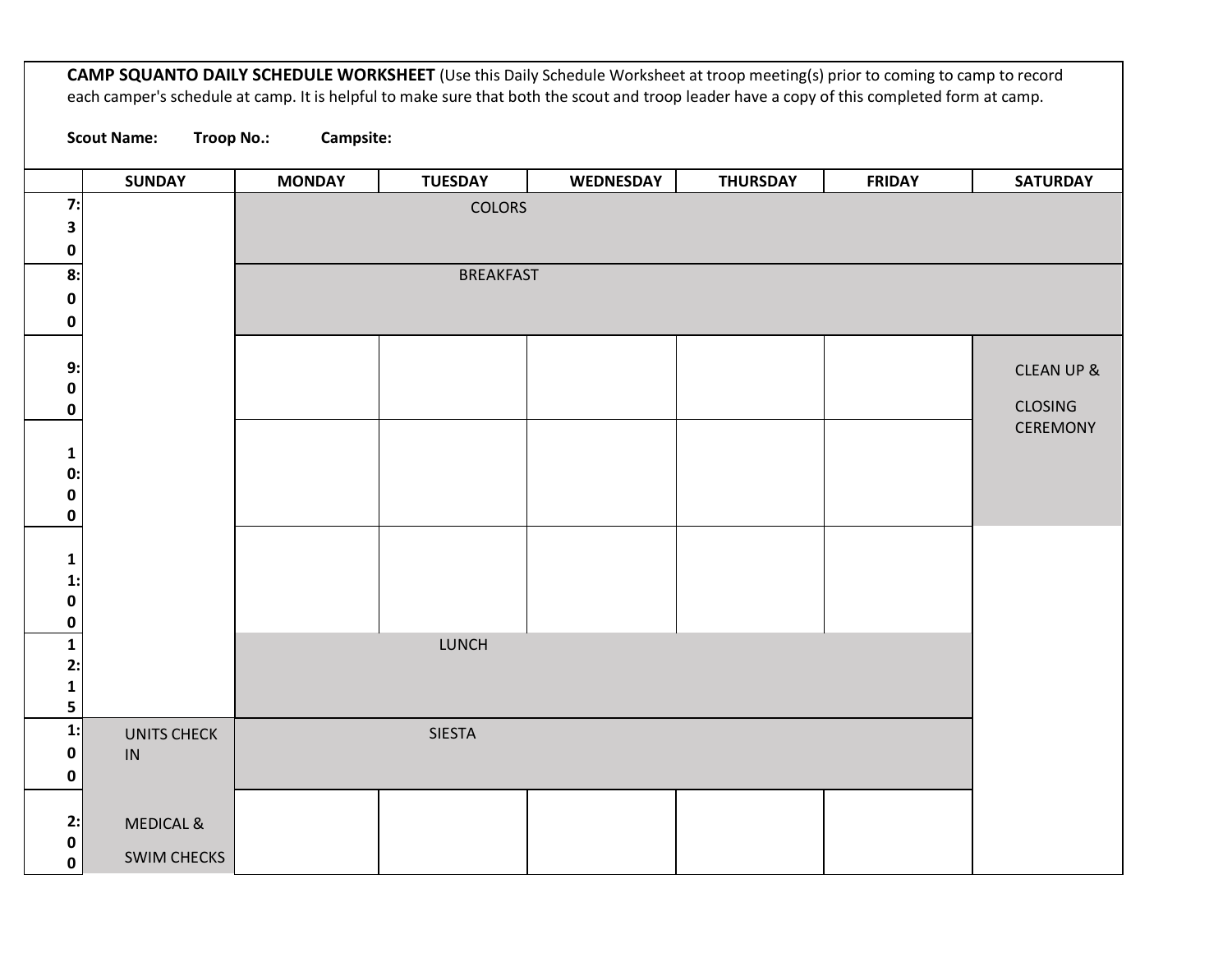| 3:<br>0<br>0          | UNITS MOVE<br><b>INTO SITES</b>                                     |               |                         |  |              |                 |
|-----------------------|---------------------------------------------------------------------|---------------|-------------------------|--|--------------|-----------------|
| 4:<br>0<br>0          |                                                                     |               |                         |  |              |                 |
| 5:<br>4<br>5          |                                                                     | <b>COLORS</b> |                         |  |              |                 |
| 6:<br>0<br>0          | <b>SUPPER</b>                                                       |               |                         |  |              |                 |
| 6:<br>4<br>5          | Sunday: Orientation for Flight to Eagle at Dining Hall - Bell Tower |               |                         |  |              |                 |
| 7:<br>0<br>0          | <b>CAMP TOUR</b>                                                    |               | <b>OPEN AREAS</b>       |  |              |                 |
| 8:<br>3<br>0          | <b>CAMPFIRE</b>                                                     |               | <b>EVENING ACTIVITY</b> |  | O/A CALL OUT | <b>CAMPFIRE</b> |
| $\mathbf 1$<br>0<br>0 | <b>TAPS</b>                                                         |               |                         |  |              |                 |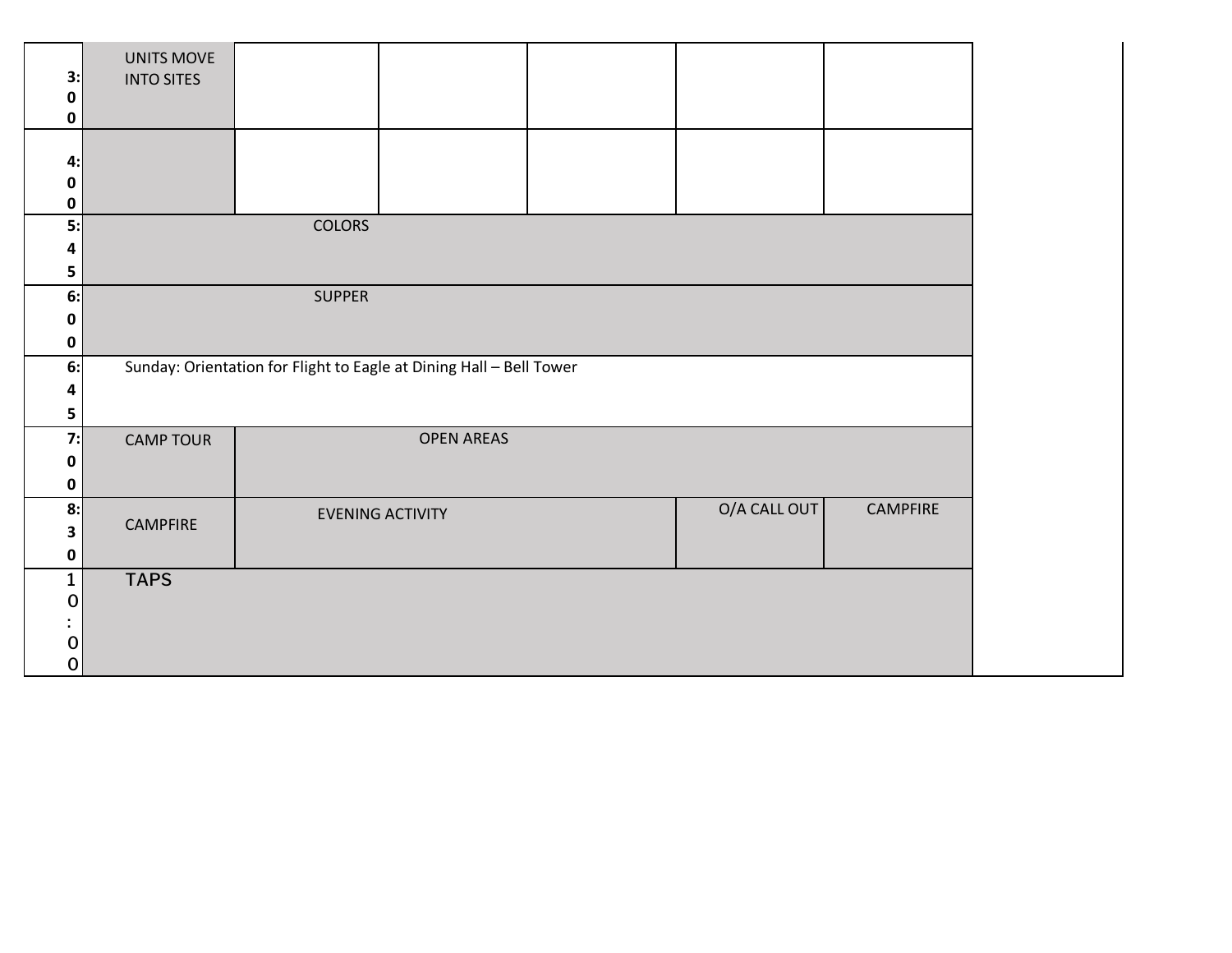# **B. MAYFLOWER COUNCIL BSA SUMMER CAMP FORMS**

#### **LEADER PRE-CAMP CHECKLIST**

| You have a completed roster of all children and adults going to camp. Including the<br>information needed to reach emergency contacts. A parent note if a camper is not<br>coming.                                                                                                                                                                  |
|-----------------------------------------------------------------------------------------------------------------------------------------------------------------------------------------------------------------------------------------------------------------------------------------------------------------------------------------------------|
| Final payment for early bird discount is made by May 15.                                                                                                                                                                                                                                                                                            |
| Final total registration payment is made in BlackPug prior to arriving at camp. (Do not<br>bring a check to camp). BlackPug accepts credit cards and e-checks. Remind parents to<br>submit campership codes to you prior to your final payment.                                                                                                     |
| ALL Adults attending camp have had BSA required training.                                                                                                                                                                                                                                                                                           |
| Campers have made class selections and they have been entered into BlackPug.                                                                                                                                                                                                                                                                        |
| Each camper and leader has completed health and medical record forms. No child or adult<br>may remain in camp without them. Medical forms must be filled out completely. The BSA<br>Medical form MUST BE SIGNED BY A DOCTOR and parent if the camper is under 18.<br>These are submitted via Camp Doc.                                              |
| Transportation to and from camp has been made and parents/guardians are fully aware of all<br>plans:<br>• Date, time, and place of departure<br>• Return date, time, and place of arrival<br>• Camp mailing address and phone information<br>• Visiting day rules<br>. Opportunity for their child to book additional weeks as provisional campers. |
| Troop camping and program equipment has been inventoried, Including Troop and<br>American Flags, tarps and First Aid Kit.                                                                                                                                                                                                                           |
| All campers are properly equipped. Discourage boys and girls from being over-equipped<br>and/or over packing.                                                                                                                                                                                                                                       |
| Camping Patrols have elected their leaders.                                                                                                                                                                                                                                                                                                         |
| All tent assignments are made on a patrol basis. Plan on 2-person tents, some sites may<br>have larger.                                                                                                                                                                                                                                             |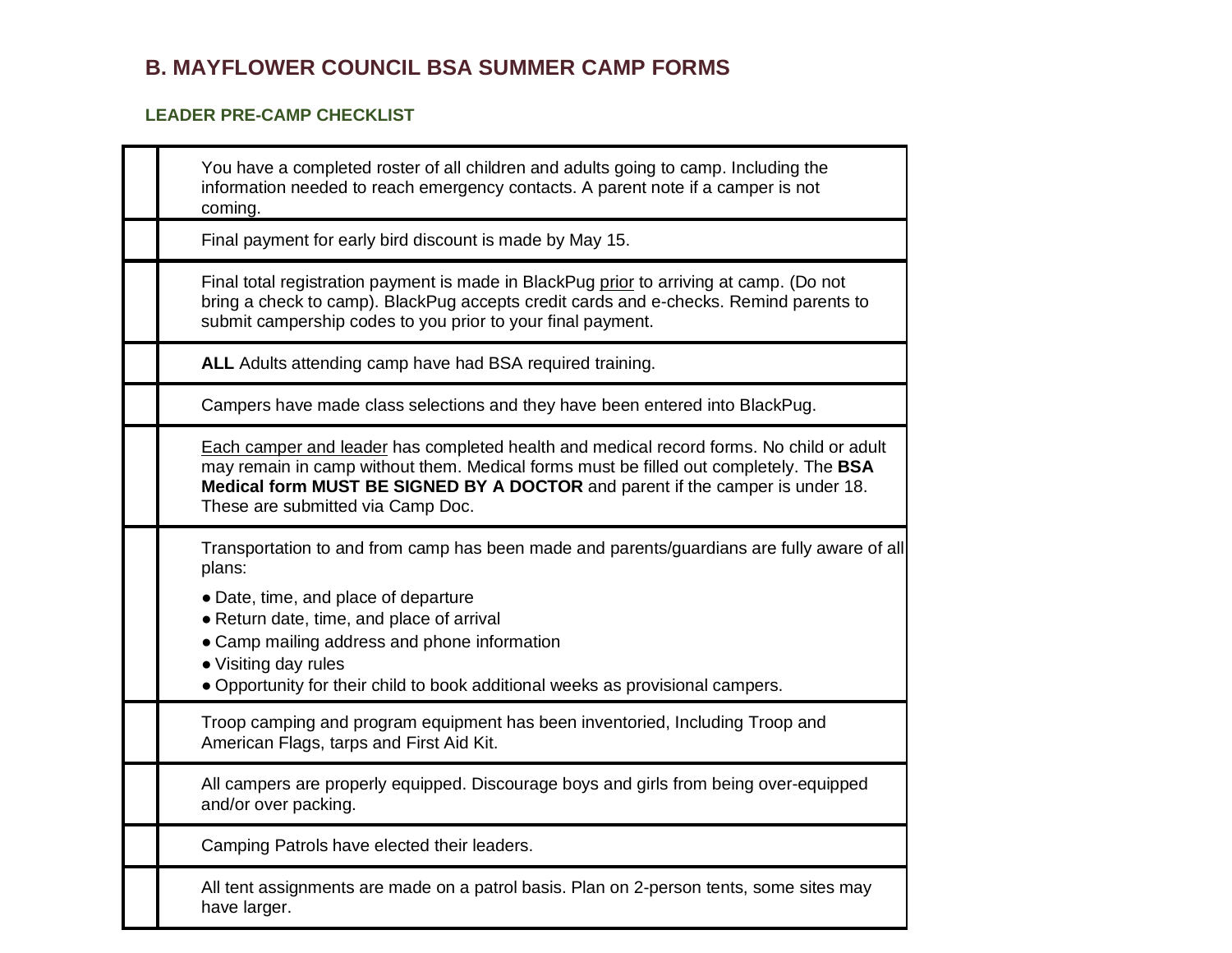All campers and leaders have proper uniforms and a copy of the checklist "What to bring to camp".

Leaders have sufficient funds for emergencies.

Shooting Sports /Photo authorization forms are filled out and signed by parents for **every camper** via CampDoc

Parents have submitted and leaders are aware of Special Accommodation and/or Dietary Accommodation requests. (Links are on our website).

Book your 2023 Summer Campsite!

#### **WHAT TO BRING TO CAMP**

| PERSONAL ITEMS                                                                                                                                                                                                                                                                                                                                                                                                                                                                                                                        | <b>TROOP/PATROL ITEMS</b>                                                                                                                                                                                                                                                                                                                                                                                                                                        | <b>OTHER ITEMS</b>                                                                                                                                                                                                                                                                                                                                                                                                                                                                                                                                                                                                             |
|---------------------------------------------------------------------------------------------------------------------------------------------------------------------------------------------------------------------------------------------------------------------------------------------------------------------------------------------------------------------------------------------------------------------------------------------------------------------------------------------------------------------------------------|------------------------------------------------------------------------------------------------------------------------------------------------------------------------------------------------------------------------------------------------------------------------------------------------------------------------------------------------------------------------------------------------------------------------------------------------------------------|--------------------------------------------------------------------------------------------------------------------------------------------------------------------------------------------------------------------------------------------------------------------------------------------------------------------------------------------------------------------------------------------------------------------------------------------------------------------------------------------------------------------------------------------------------------------------------------------------------------------------------|
| Pack / Locker<br>Sleeping bag / 2 sheets and blanket<br>Pillow<br>Full Class A summer uniform<br>_Comfortable walking shoes / Sneakers<br>Extra clothing (shorts, pants, shirts,<br>socks, underwear) Enough for 1-2<br>changes per day.<br>Cap / Hat<br>Jacket<br>Laundry bag<br>Swim suits (2): Trunks for boys,<br>One piece for girls<br>Beach towel<br>_Flip-flops/ Water shoes<br>_Rain gear<br>_Bath towels, hand towels, wash clothes<br>Soap, Shampoo, Toothpaste,<br>Toothbrush, Brush/Comb<br>Other Personal Hygiene items | Troop & American flags<br>Patrol flags<br>Scoutmaster Handbook<br><b>Scoutmaster Minutes</b><br>Leader's Guide<br>_Troop Record book<br>Troop advancement chart<br>_Thumb tacks<br>_Song book<br>Merit Badge forms<br>_Merit Badge books<br>Pencils, paper, clipboard<br>_Skit & stunt supplies<br>_Ceremony equipment<br>_Troop first aid kit<br>Small mirror for washstand<br>Clothesline and pins<br>Alarm clock<br>Sun block SPF 30 or better<br>_Trash bags | For Advancement: Merit Badge books,<br>handbook or field book, paper & pencil, MB partial<br>sheets, MB projects (started or completed)<br>For Lifesaving MB & BSA Guard: Long pants,<br>long-sleeved shirt, and a pair of old sneakers to be<br>used in emergency swim requirements (will be<br>getting wet). Old clothes suggested<br>For Handicraft Merit Badges: Money for<br>required kits to be bought at Trading Post<br>For Fishing MB: Fishing gear and pole<br>-For Snorkeling BSA: Mask, fins, snorkel<br>Be sure to check complete descriptions of Merit<br>Badges for other needs.<br>WHAT IS NOT ALLOWED AT CAMP |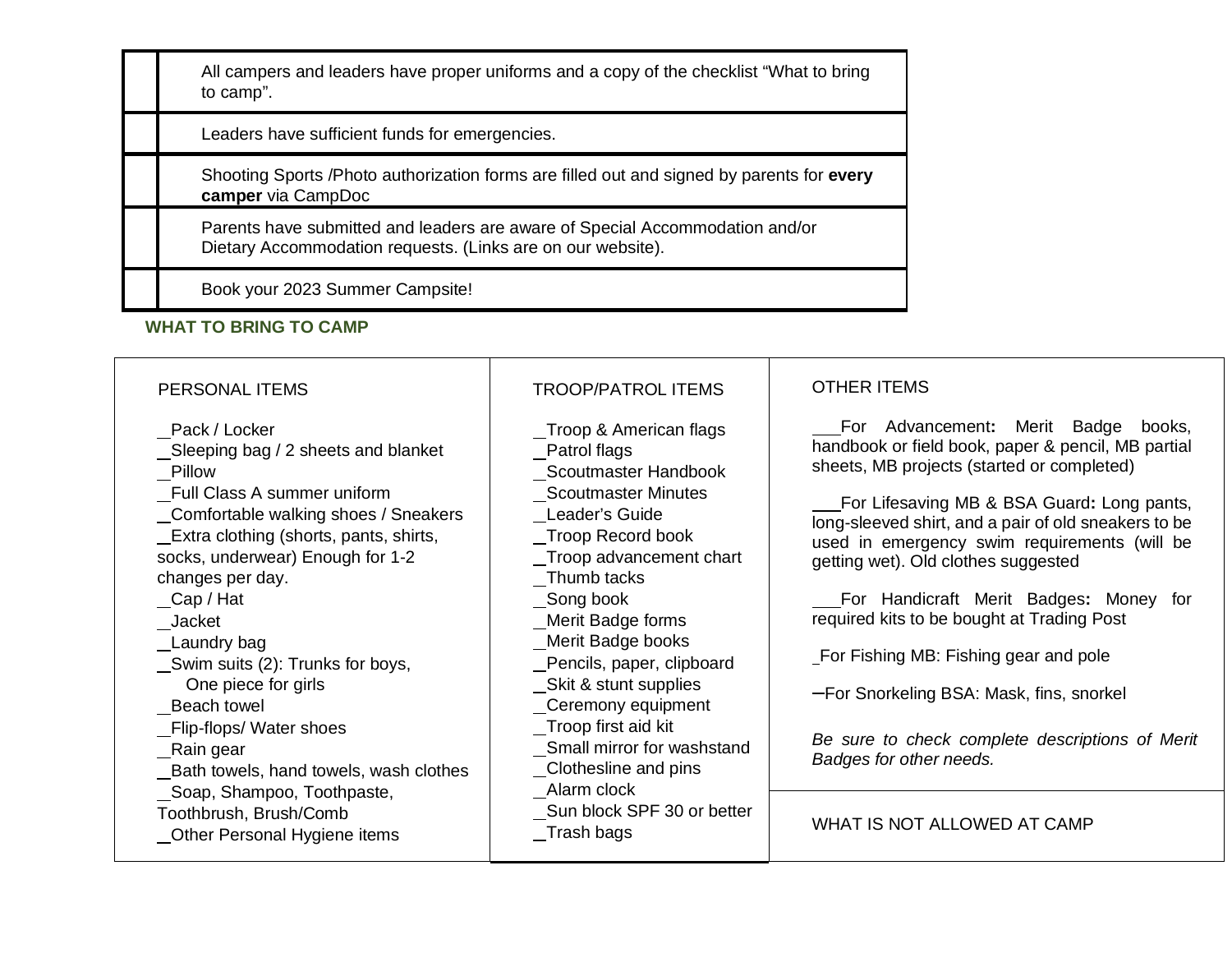| Scout Handbook                    |                                      | NO alcoholic beverages, marijuana,            |
|-----------------------------------|--------------------------------------|-----------------------------------------------|
| Pen, Pencil, Notebook/Paper       | <b>OPTIONAL ITEMS</b>                | illegal substances, cigarettes or vapes       |
| Flashlight                        |                                      | NO firearms, archery equipment, or ammunition |
| Lip balm                          | _Fishing gear                        | NO fireworks                                  |
| Mosquito repellant (No Aerosol)   | Camera                               | NO pets of any kind                           |
| Sun block                         | Baseball glove                       | NO motorized bikes or vehicles                |
| _Precamp Merit Badge Requirements | Pocket knife                         | NO Outboard engines                           |
| Totin' Chip card                  | Canteen                              | NO sheath knives                              |
| _Mark all property/clothing with  | Musical instrument                   | NO aerosol cans in camp                       |
| campers name, troop number and    | Bible or prayer book                 | NO harassment or "pranking" other groups      |
| town.                             | _White t-shirt (tie-dye)             | DO NOT disturb wildlife or their habitat      |
|                                   | <b>Mosquito Netting &amp; Dowels</b> | DO NOT cut, dig, deface or destroy trees or   |
|                                   |                                      | plants DO NOT litter - Scouts BSA are Clean!  |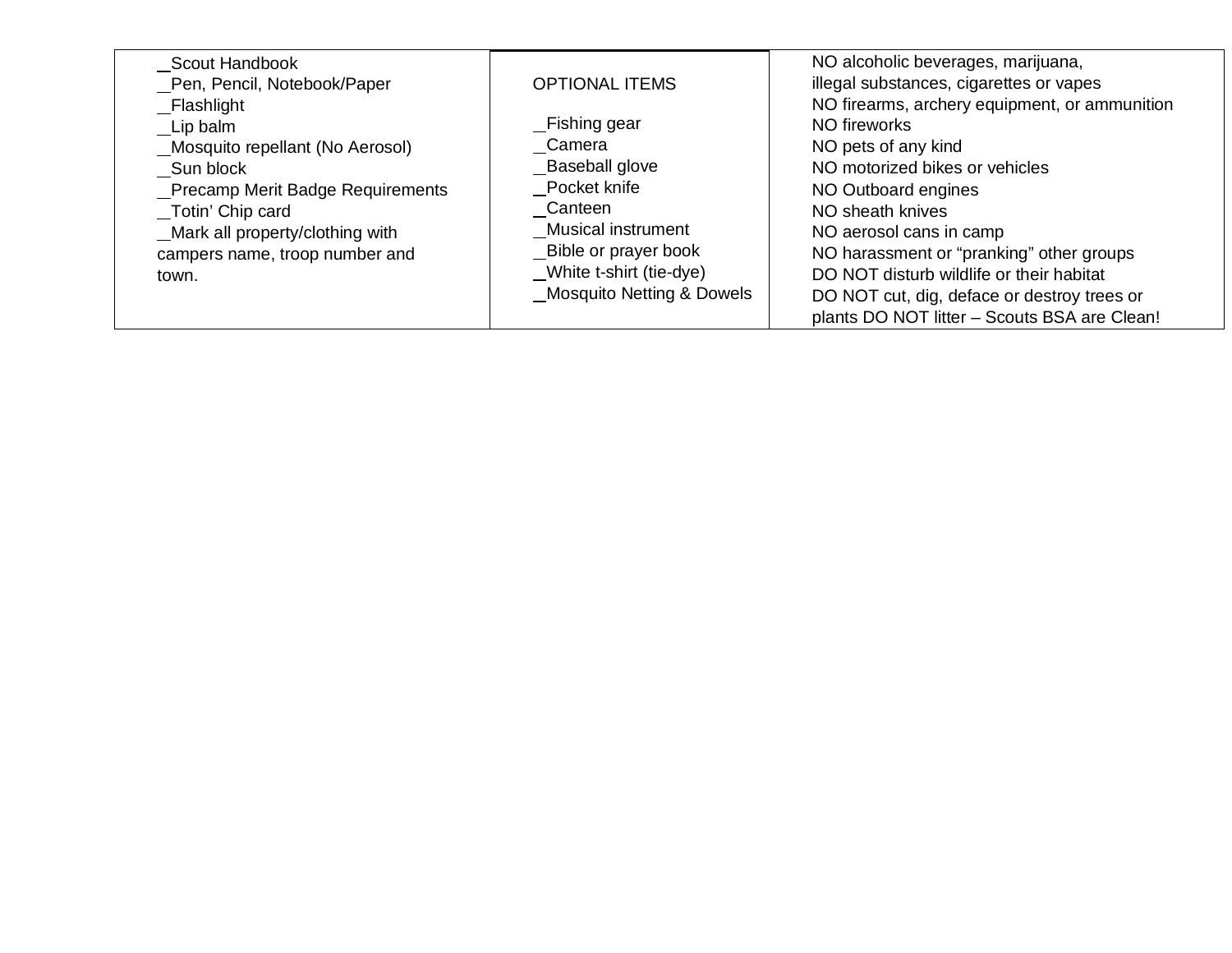#### **MAYFLOWER BSA CAMPS RELEASE OF SCOUT FORM**

| STAFF<br><b>CAMPER</b>                                                                                                                              | TROOP # TOWN |  |
|-----------------------------------------------------------------------------------------------------------------------------------------------------|--------------|--|
|                                                                                                                                                     |              |  |
| Relationship _________________                                                                                                                      |              |  |
| Driver's License Verification and Circumstances for Release: ___________________                                                                    |              |  |
| ,我们也不会有什么?""我们的人,我们也不会有什么?""我们的人,我们也不会有什么?""我们的人,我们也不会有什么?""我们的人,我们也不会有什么?""我们的人                                                                    |              |  |
|                                                                                                                                                     |              |  |
| Release Date & Time: Return Date & Time: Release Date & Time:                                                                                       |              |  |
|                                                                                                                                                     |              |  |
|                                                                                                                                                     |              |  |
|                                                                                                                                                     |              |  |
|                                                                                                                                                     |              |  |
|                                                                                                                                                     |              |  |
|                                                                                                                                                     |              |  |
| IF SIGNATURE IS OTHER THAN THE PARENT OR GUARDIAN, CONTACTING THE<br>PARENT BY PHONE OR OBTAINING OTHER VERIFICATION BEFORE RELEASE IS<br>REQUIRED. |              |  |
| SCOUTS WILL NOT BE RELEASED TO ANOTHER YOUTH WITHOUT WRITTEN CONSENT OF<br>PARENT.                                                                  |              |  |
| Notes:                                                                                                                                              |              |  |
|                                                                                                                                                     |              |  |

CAMP OFFICE APPROVAL: DATE: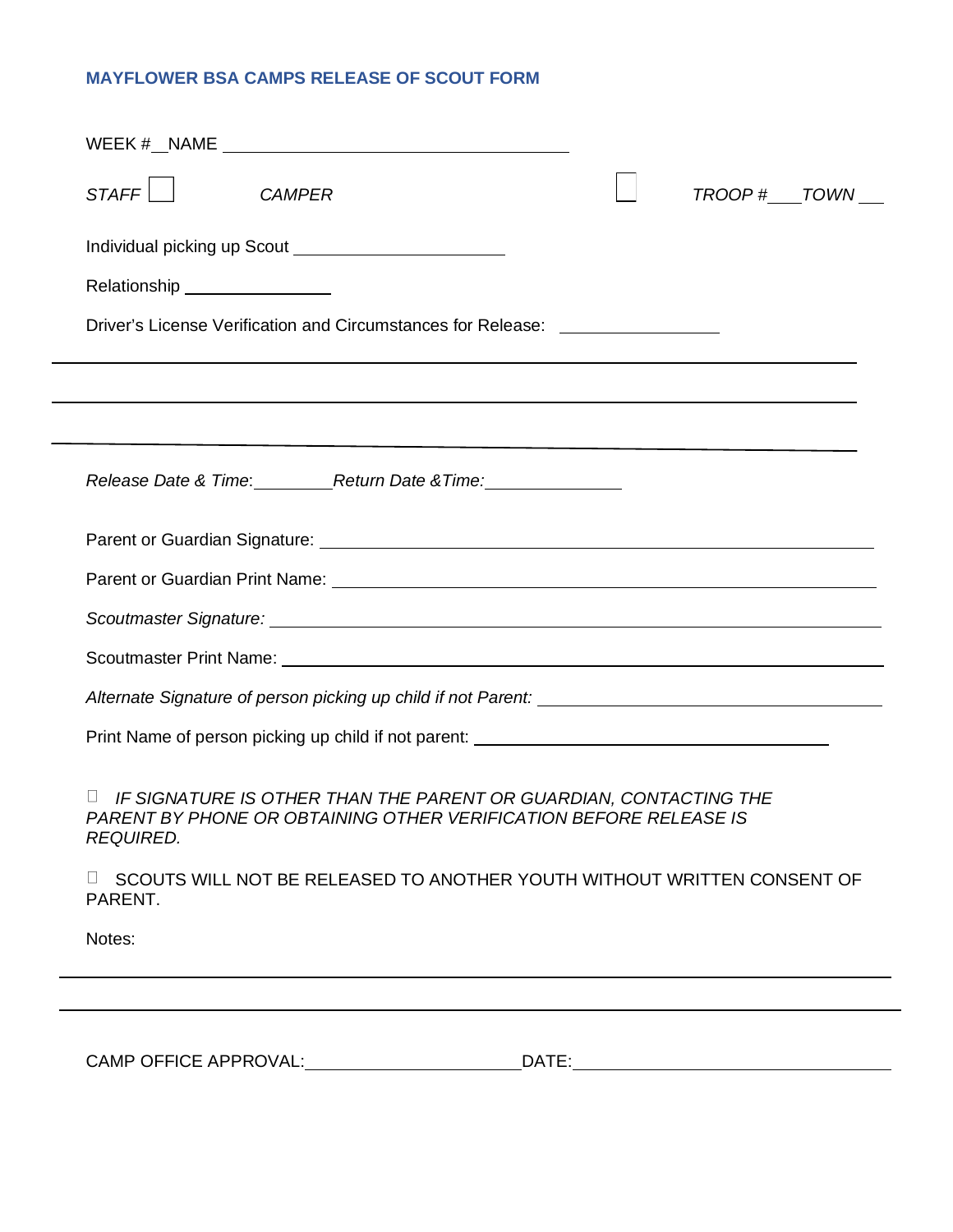

# Summer Camp Food Allergy and Special Diets Protocol

Fresh Picks Café takes food allergies and special dietary restrictions very seriously. Fresh Picks is committed to reducing the risk of food related allergic reactions among those we serve. While we cannot operate or guarantee an "allergen-free" environment, we will inform all consumers known to have allergies of any products we know to contain the allergens. We will also prepare allergen free dishes, as needed. Camps are directly responsible for oversight of campers with food allergies. **Standard Procedures**

1. Camps must provide a dietary accommodation request form to Fresh Picks Café at least two weeks prior to the camper arriving at camp. This will provide us with adequate time to plan a separate menu, if needed, and/or procure specialty food items.

a. We have provided a copy of our form. If your camp currently has a form in place, we ask that you submit it to our Dietetic Team so they can review and approve use of the form.

2. Specialty menus will be prepared ahead of time by Fresh Picks Café's lead Registered Dietitian, Frank Gillespie R.D.N., as needed. If allergen or special diet information is not received in a timely manner, this step will not be possible. Frank can be contacted via email at [fgillespie@freshpickscafe.com](mailto:fgillespie@freshpickscafe.com)

3. A Fresh Picks Café RDN will contact the parent/guardian of the camper, as needed. For more complicated, multiple food allergies or dietary accommodations, a parent/guardian may be asked to review the altered menu for approval. Parents/guardians may also be asked to provide the camp with specialty food items.

4. All specialty food items will be stored separately and labeled with the specific camper's name.

5. Specialty food purchases may be billed back to the camp via Direct Billing.

6. Specialty meals will be counted separately on the meal count sheet and at a higher cost per meal.

# **Food Labels**

1. Food labels for any products served on the menu will be saved in a binder, for reference. Labels that are on boxes will need to be removed and saved.

2. Labels will be easily accessible to all campers, camp staff and parents/guardians

3. Food labels that are unavailable will be obtained from Sysco and put into the Food Label binder

# **Staffing patterns**

1. Staffing patterns may be altered at any point during camp season, based on the needs of the campers. These additional costs will be directly billed back to the camp.

2. Staffing patterns will be based on the number of special diets from the prior camp season.

# **Equipment Needs**

- 1. Allergen free equipment, specifically toaster oven, pans, utensils.
- 2. Ecolab Allergen equipment.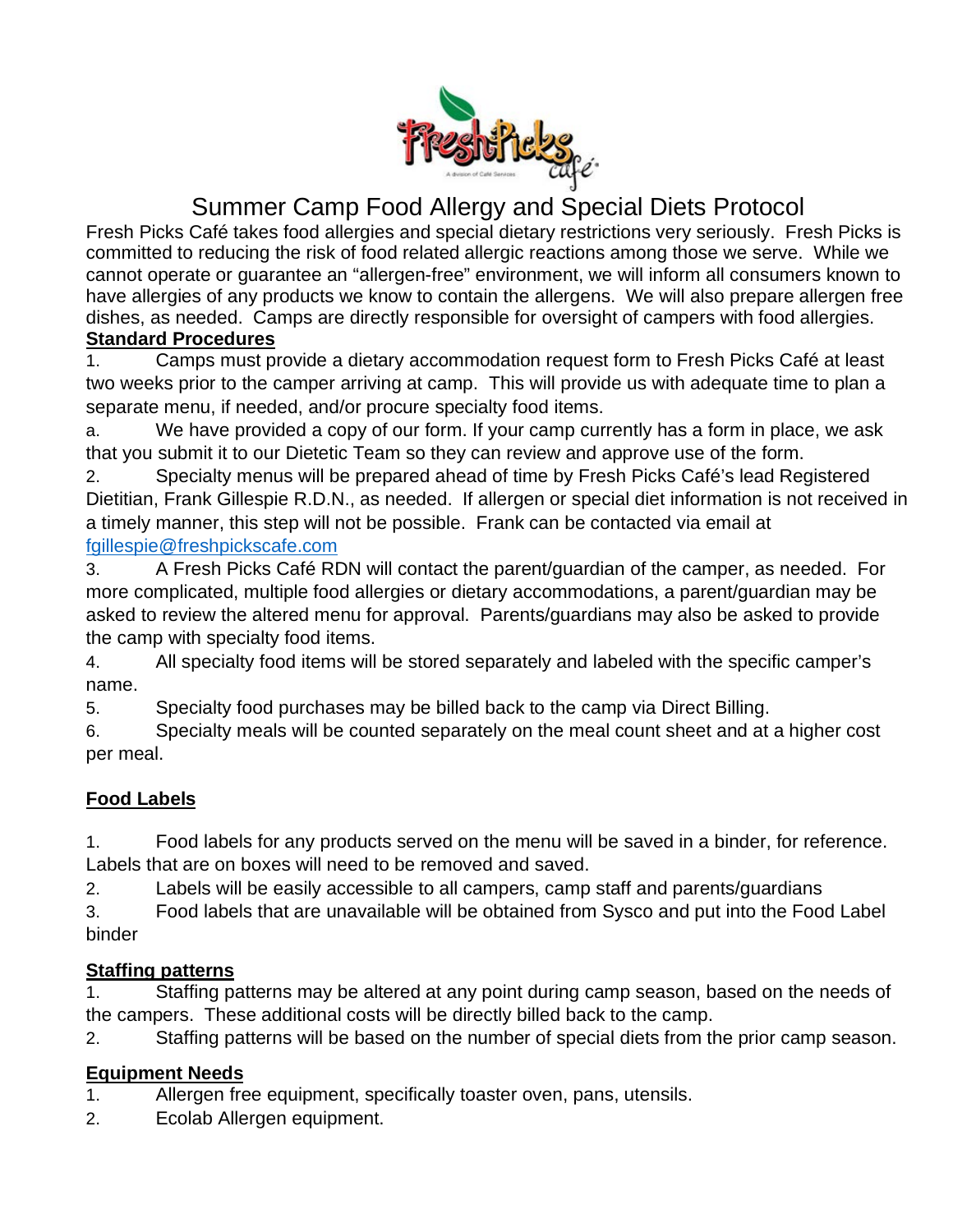#### Food Allergy/Special Dietary Needs Questionnaire

| Child's Name:  |  |  |
|----------------|--|--|
| Camp Name:     |  |  |
| Dates at Camp: |  |  |

1.Please list all food items that your child is allergic to. Please be as specific as possible.

2. Doe

s your child have any intolerances? If so, please list the intolerance, the exact foods they cannot tolerate and any foods that you substitute for this intolerance (example: lactose intolerance, uses Lactaid, but can eat cheese, yogurt, ice cream)

3.What type of reaction does your child have to the above items (allergy and/or intolerance)?

4. Is the food allergy diagnosed by a physician?  $\overline{\phantom{a}}$ 5. Do

they require an Epi-Pen?

6.Can your child have this item as an ingredient in products? (example: egg allergy but can have bread with eggs, milk allergy but can have cooked in French toast)

7.Please list any items that you use as a substitution (example: soy milk, rice milk, Udi's bread, etc)

8. D

oes your child have any dietary needs based on personal preference or religious reasons? Please explain and be as specific as possible:

9.Please provide a contact name and number for the person responsible for this camper. A Registered Dietitian from FreshPicks Café may need to contact you with any questions.

10. Are you willing to provide any specialty items that are unavailable through our vendors?

Parent/Guardian Signature:\_\_\_\_\_\_\_\_\_\_\_\_\_\_\_\_\_\_\_\_\_\_\_\_\_\_\_\_\_\_\_\_\_\_\_\_\_\_\_\_\_\_\_ Date:\_\_\_\_\_\_\_\_\_\_\_\_\_\_\_\_\_\_\_\_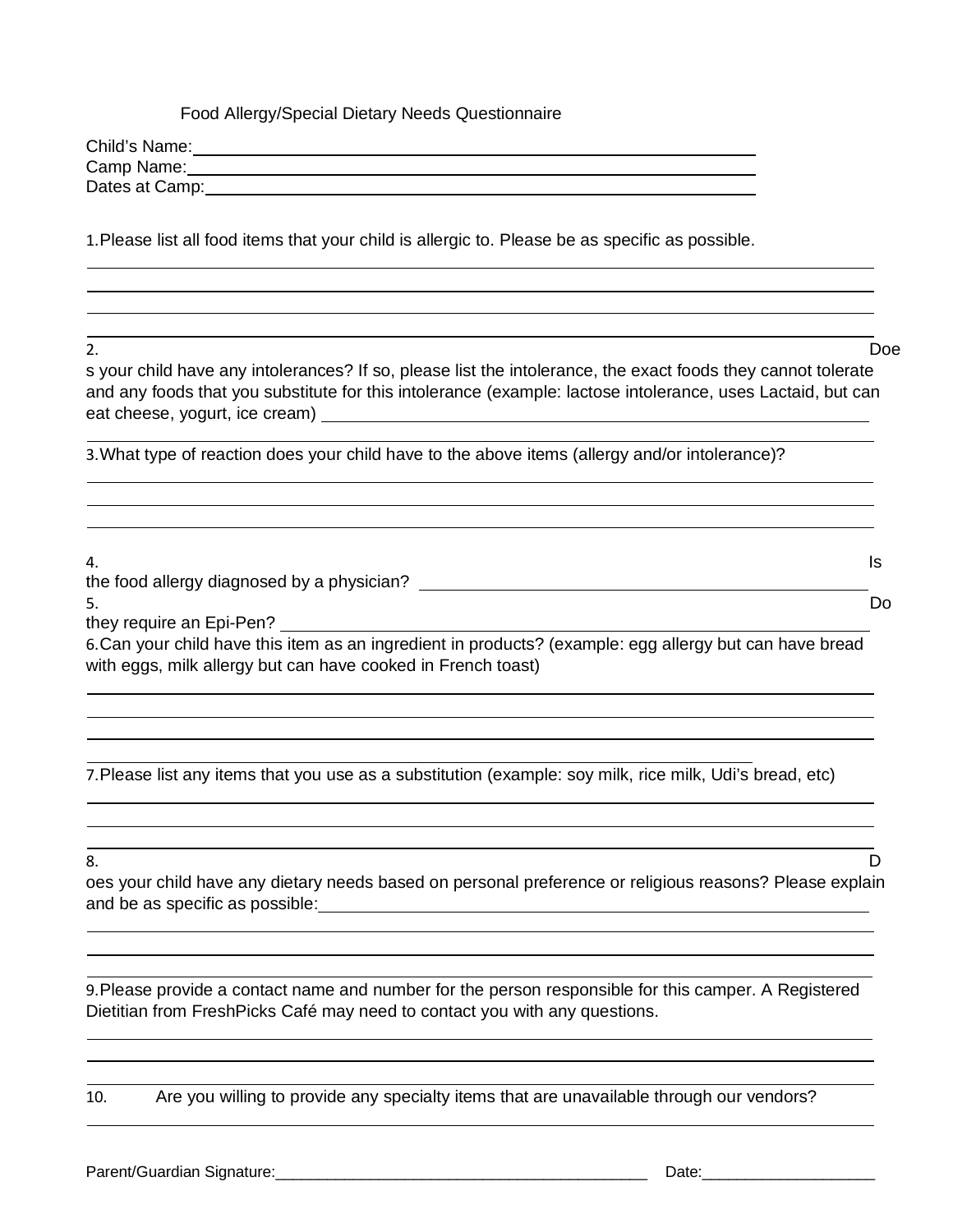

## *Brick Paver Program at Camp Squanto*

**Unique Ways to support the** *"Building Character for Our Future "* Capital Campaign for Camp Squanto - Mayflower Council, BSA

A special opportunity exists to help support the capital development of Camp Squanto, which provides facilities and program opportunities for youth and adult members of our Cub Scouting, Boy Scouting, Venturing and Exploring Programs.

The "Honor Plaza" is being created in front of the Casoni Museum. This "plaza" will provide a permanent recognition of contributors to Scouting for all who visit Camp Squanto. As the plaza grows, a walkway will be established, leading from the road to the entrance way of the museum.



There are several different options to participate:

#### **Option I: Your own engraved 8" x 8" brick paver (\$2,500):**

*4 lines with 20 spaces per line- including blank spaces* & *punctuation.*

#### **Option II: Your own engraved 4" x 8" brick paver (\$1,000):**

*3 lines with 20 spaces per line-includes blank spaces* & *punctuation.*

**Option Ill: Your engraved name with others on:**

*8 x 8 brick paver (\$500} Name listed with two others*

*1 line with 20 spaces*-*includes blank spaces and punctuation*

**4" X 8" brick paver (\$250)** *Name listed with two others*

*1line with 20 spaces* -*includes blank spaces and punctuation*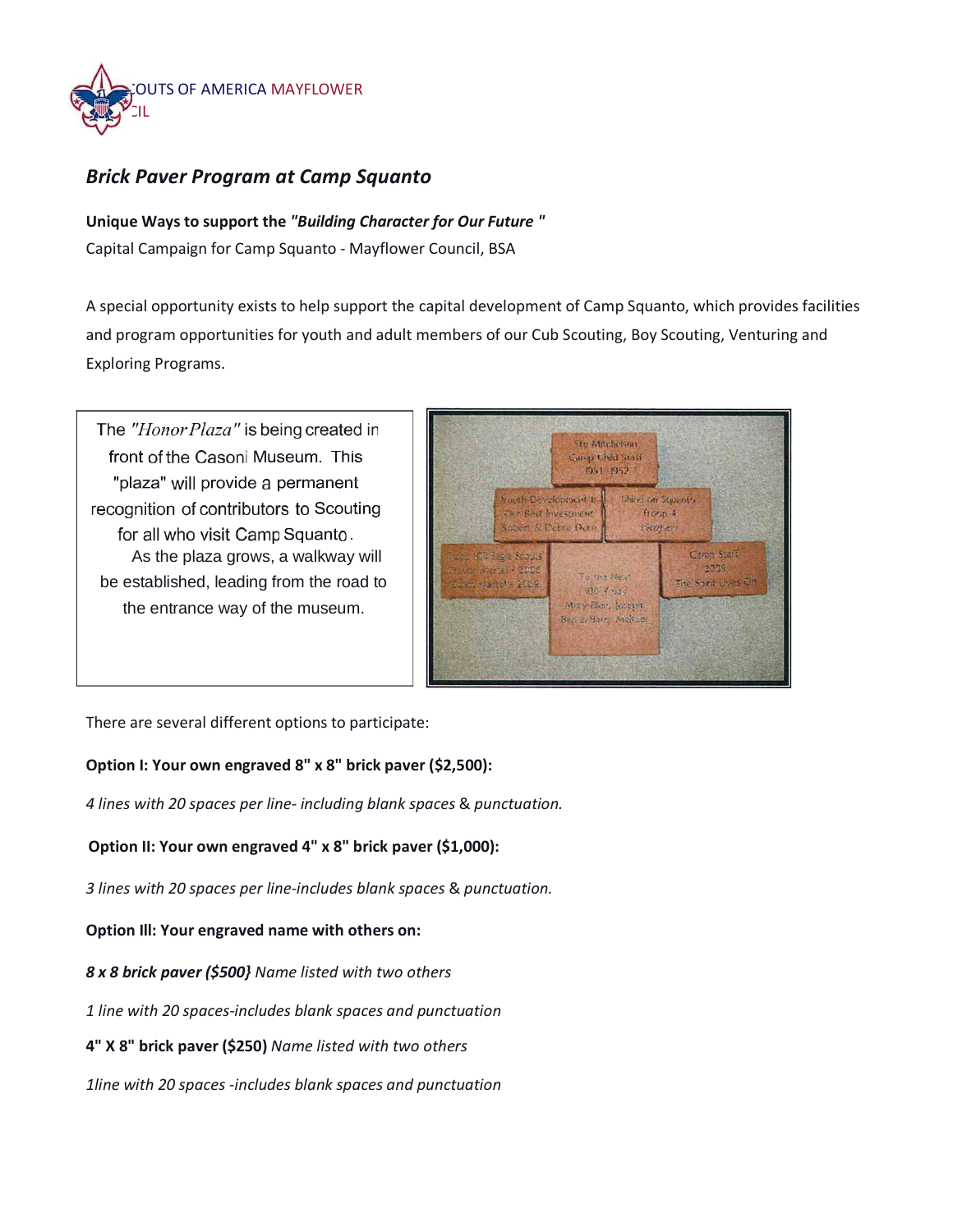| <b>Brick Paver Order Form:</b>                                                                                                                                                                                                 |                                                                                                                      |                                 |  |
|--------------------------------------------------------------------------------------------------------------------------------------------------------------------------------------------------------------------------------|----------------------------------------------------------------------------------------------------------------------|---------------------------------|--|
| Yes, I/We                                                                                                                                                                                                                      |                                                                                                                      | am/are delighted to participate |  |
| and support the Mayflower Council, BSA Capital Campaign to develop Camp Squanto in the amount of (please check<br>option):                                                                                                     |                                                                                                                      |                                 |  |
| \$2,500 (One Donor 8" X 8" BRICK PAVER)                                                                                                                                                                                        |                                                                                                                      |                                 |  |
| 4 lines with 20 spaces per line-including blank spaces & punctuation)                                                                                                                                                          |                                                                                                                      |                                 |  |
|                                                                                                                                                                                                                                |                                                                                                                      |                                 |  |
|                                                                                                                                                                                                                                |                                                                                                                      |                                 |  |
|                                                                                                                                                                                                                                |                                                                                                                      |                                 |  |
| $\frac{\epsilon}{2}$ \$1,000 (One Donor 4" X 8" BRICK PAVER)                                                                                                                                                                   |                                                                                                                      |                                 |  |
| 3 lines with 20 spaces per line-includes blank spaces and                                                                                                                                                                      |                                                                                                                      |                                 |  |
|                                                                                                                                                                                                                                |                                                                                                                      |                                 |  |
|                                                                                                                                                                                                                                |                                                                                                                      |                                 |  |
|                                                                                                                                                                                                                                |                                                                                                                      |                                 |  |
| \$500 (Name listed with two others on 8" X 8" Paver)                                                                                                                                                                           |                                                                                                                      |                                 |  |
| (1 line with 20 spaces -includes blank spaces and punctuation)                                                                                                                                                                 |                                                                                                                      |                                 |  |
| Line #1                                                                                                                                                                                                                        |                                                                                                                      |                                 |  |
|                                                                                                                                                                                                                                |                                                                                                                      |                                 |  |
| $\frac{1}{2}$ \$250 (Name listed with two others on 4" X 8" Paver)                                                                                                                                                             |                                                                                                                      |                                 |  |
| (1 line with 20 spaces -includes blank spaces and punctuation)                                                                                                                                                                 |                                                                                                                      |                                 |  |
|                                                                                                                                                                                                                                |                                                                                                                      |                                 |  |
| Payment Information:                                                                                                                                                                                                           |                                                                                                                      |                                 |  |
|                                                                                                                                                                                                                                |                                                                                                                      |                                 |  |
|                                                                                                                                                                                                                                |                                                                                                                      |                                 |  |
| Address: <u>City: State: Zip:</u> City: State: Zip: 21.                                                                                                                                                                        |                                                                                                                      |                                 |  |
| Phone: Email: Email: Email: Email: Email: Email: Email: Email: Email: Email: Email: Email: Email: Email: Email: Email: Email: Email: Email: Email: Email: Email: Email: Email: Email: Email: Email: Email: Email: Email: Email |                                                                                                                      |                                 |  |
| Date:_______________                                                                                                                                                                                                           | <u> 1980 - Andrea Barbara, poeta esperanto-poeta esperanto-poeta esperanto-poeta esperanto-poeta esperanto-poeta</u> |                                 |  |
| Signed:                                                                                                                                                                                                                        |                                                                                                                      |                                 |  |
| Send this form and payment to:                                                                                                                                                                                                 |                                                                                                                      |                                 |  |
| <b>Mayflower Council, BSA</b>                                                                                                                                                                                                  |                                                                                                                      |                                 |  |
| 83 Cedar Street<br>Milford, MA 01757                                                                                                                                                                                           |                                                                                                                      |                                 |  |
| 508-872-6551                                                                                                                                                                                                                   |                                                                                                                      |                                 |  |
| www.mayflowerbsa.org                                                                                                                                                                                                           |                                                                                                                      |                                 |  |